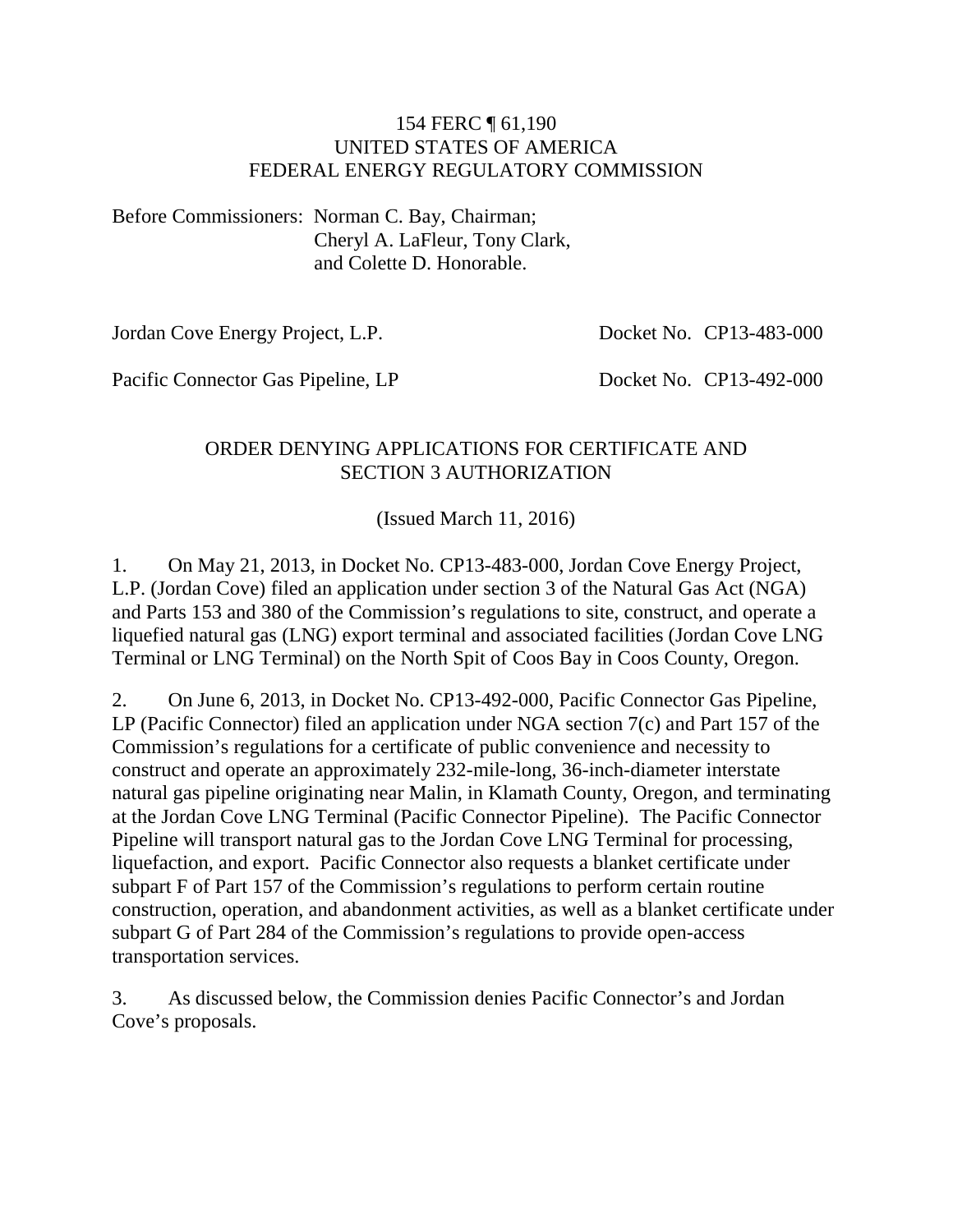## **I. Background**

4. Jordan Cove and Pacific Connector are Delaware limited partnerships. Jordan Cove is authorized to do business in the State of Oregon, and has one general partner, the Jordan Cove Energy Project, L.L.C., and one limited partner, Jordan Cove LNG L.P. (a Delaware limited partnership that owns 100 percent of Jordan Cove and Jordan Cove Energy Project, L.L.C.).<sup>[1](#page-1-0)</sup> Pacific Connector is authorized to do business in the states of Oregon, California, and Utah. Pacific Connector has one general partner, Pacific Connector Gas Pipeline, LLC (who owns a one percent interest)**[2](#page-1-1)** and two limited partners, Williams Gas Pipeline Company, LLC**[3](#page-1-2)** and Jordan Cove LNG L.P. (who each own a 49.5 percent interest).

5. Jordan Cove and Pacific Connector are new companies. Upon construction and operation of their proposed facilities, Jordan Cove and Pacific Connector would be subject to the Commission's jurisdiction under the NGA.

## **II. Proposals**

6. The applicants designed the Jordan Cove LNG Terminal and the Pacific Connector Pipeline Projects (referred to collectively as "the projects") to enable the production of up to 6.8 million metric tons per annum (MMTPA) of LNG, using a feed of approximately 1.04 billion standard cubic feet per day (Bcf/d) of natural gas, for export to international or domestic markets in the non-contiguous United States.**[4](#page-1-3)**

<span id="page-1-1"></span>**<sup>2</sup>** Pacific Connector Gas Pipeline, LLC is a Delaware limited liability company equally owned by Williams Gas Pipeline Company, LLC and Jordan Cove LNG L.P. *See*  Jordan Cove's April 23, 2014 filing stating that Fort Chicago LNG II U.S. L.P. (listed in Pacific Connector's application as a part owner of the Pacific Connector Gas Pipeline, LLC) changed its name to Jordan Cove LNG L.P.

<span id="page-1-2"></span>**<sup>3</sup>** Williams Pacific Gas Pipeline Company, LLC is a wholly-owned subsidiary of The Williams Companies, Inc.

<span id="page-1-3"></span>**<sup>4</sup>** We note that while Jordan Cove asserted in its application that there is a need for its project to serve current and future *domestic* needs, stating "the Project will be able to provide access to LNG to meet the demand of isolated markets in Hawaii . . . and the Cook Inlet region of Alaska," Jordan Cove has not filed an application for a certificate of

(continued…)

<span id="page-1-0"></span>**<sup>1</sup>** Jordan Cove LNG L.P. is wholly owned and controlled by Veresen Inc., an Alberta, Canada Corporation. *See* Jordan Cove's October 8, 2015 filing at 6 and Exhibit B.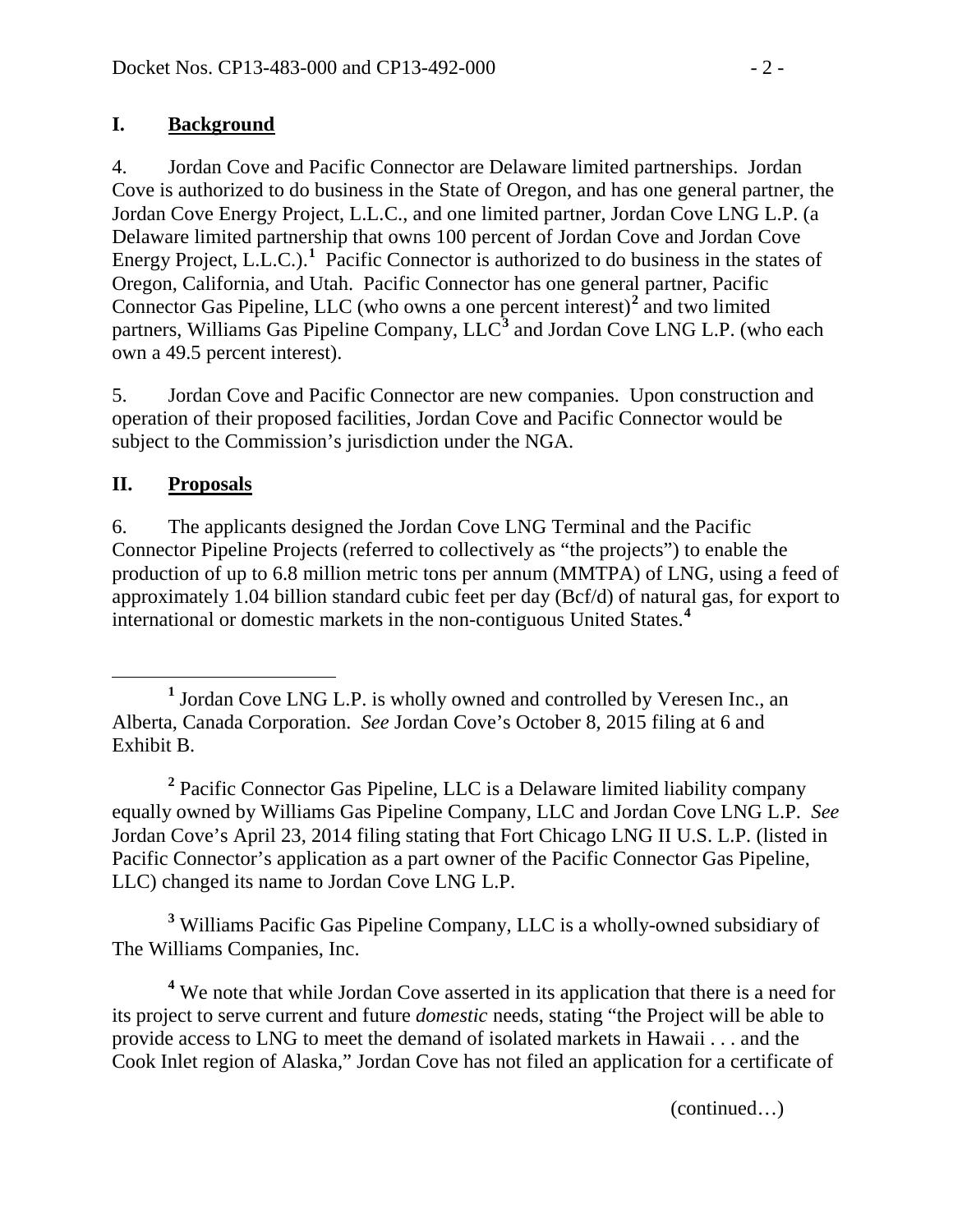7. The Pacific Connector Pipeline would carry natural gas to the Jordan Cove LNG Terminal, where the natural gas will be liquefied, stored in cryogenic tanks, and loaded onto ocean-going vessels. The applicants state that the projects will enable natural gas produced in western Canada and the United States' Rocky Mountains to serve markets in Asia, southern Oregon, and, potentially, Hawaii and Alaska.**[5](#page-2-0)**

# **A. The Jordan Cove LNG Terminal Proposal in Docket No. CP13-483-000**

8. Jordan Cove seeks authorization under NGA section 3 to site, construct, and operate an LNG export terminal that would consist of:

- a natural gas conditioning facility with a combined natural gas throughput of approximately 1 Bcf/d;
- four natural gas liquefaction trains that would each process approximately 1.5 MMTPA of LNG;
- a refrigerant storage and resupply system;
- an aerial cooling system;
- two full-containment LNG storage tanks, each with a capacity of 160,000 cubic meters  $(m<sup>3</sup>)$  (or 1,006,000 barrels), and each equipped with three fully submerged LNG in-tank pumps sized for approximately 11,600 gallons per minute;
- an LNG transfer line consisting of one 2,300-foot-long, 36-inch-diameter line that would connect the shore-based storage system with the LNG loading system;
- an LNG carrier cargo loading system consisting of three 16-inch loading arms and one 16-inch vapor return arm;
- a LNG carrier loading berth capable of accommodating LNG carriers with capacities from 148,000 m<sup>3</sup> to 217,000 m<sup>3</sup>;

 $\overline{a}$ public convenience and necessity authorizing it to transport or sell for resale gas in *interstate* commerce. The section 3 authorization it has requested extends only to operations in *foreign* commerce.

<span id="page-2-0"></span>**<sup>5</sup>** *See id.* Jordan Cove would need to apply for and receive authorization under section 7(c) of the NGA prior to processing any gas for transportation in interstate commerce.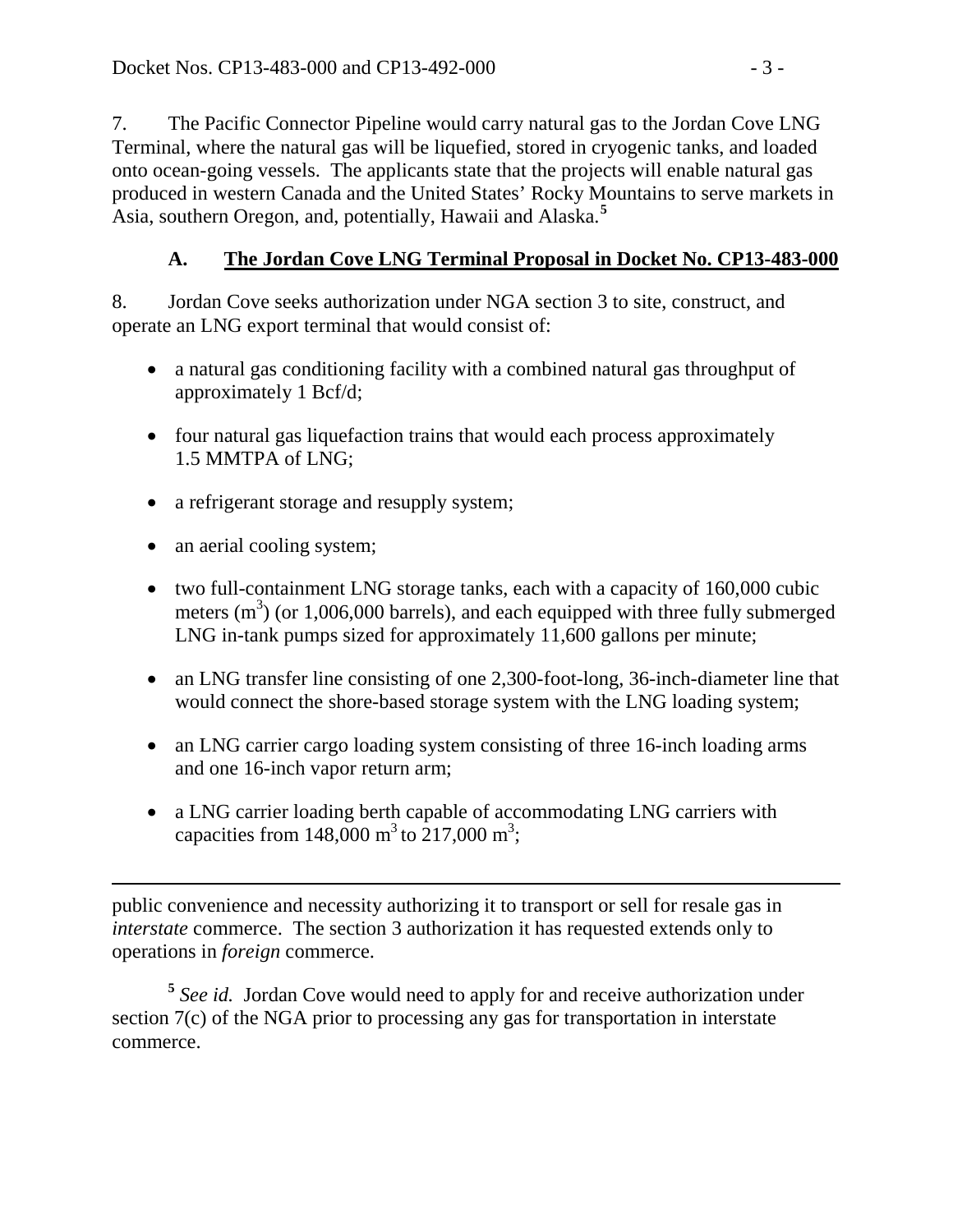- a utility corridor to serve as the primary roadway and utility interconnection between the LNG terminal and the South Dunes Power Plant;
- a boil off gas recovery system;
- electrical, nitrogen, fuel gas, lighting, instrument/plant air and water facility systems;
- an LNG spill containment system, fire water system and other hazard detection, control and prevention systems; and
- utilities, buildings, and support facilities.

9. The Jordan Cove LNG Terminal will be located within about 400 acres of open and industrial land across two contiguous parcels (an eastern and western parcel).**[6](#page-3-0)** The parcels are located on the bay side of the North Spit of Coos Bay in unincorporated Coos County, Oregon, north of the towns of North Bend and Coos Bay.

## **B. Pacific Connector Gas Pipeline**

## **1. Facilities**

10. Pacific Connector requests authorization under NGA section 7(c) to construct and operate a new 232-mile-long interstate natural gas transmission system designed to deliver up to 1.06 Bcf/d of natural gas from interconnects with Ruby Pipeline LLC (Ruby) and Gas Transmission Northwest LLC (GTN) near Malin, Oregon, to the Jordan Cove LNG Terminal. In addition to delivering natural gas to the LNG terminal, Pacific Connector states its pipeline would provide deliveries in southern Oregon through an interconnection with Northwest Pipeline GP's (Northwest) Grants Pass Lateral. **[7](#page-3-1)** The proposed Pacific Connector Pipeline would consist of the following facilities:

• approximately 232 miles of 36-inch-diameter pipeline and appurtenant facilities<sup>[8](#page-3-2)</sup> traversing Klamath, Jackson, Douglas, and Coos counties, Oregon;

<span id="page-3-1"></span><span id="page-3-0"></span>**<sup>7</sup>** Northwest's Grants Pass Lateral is a 131-mile-long pipeline system extending from Eugene to Grants Pass, Oregon.

<span id="page-3-2"></span>**<sup>8</sup>** Appurtenant facilities include five pig launchers and receivers and 17 block valves spaced along the pipeline route in compliance with U.S. Department of Transportation regulations.

**<sup>6</sup>** The two parcels are owned by Jordan Cove.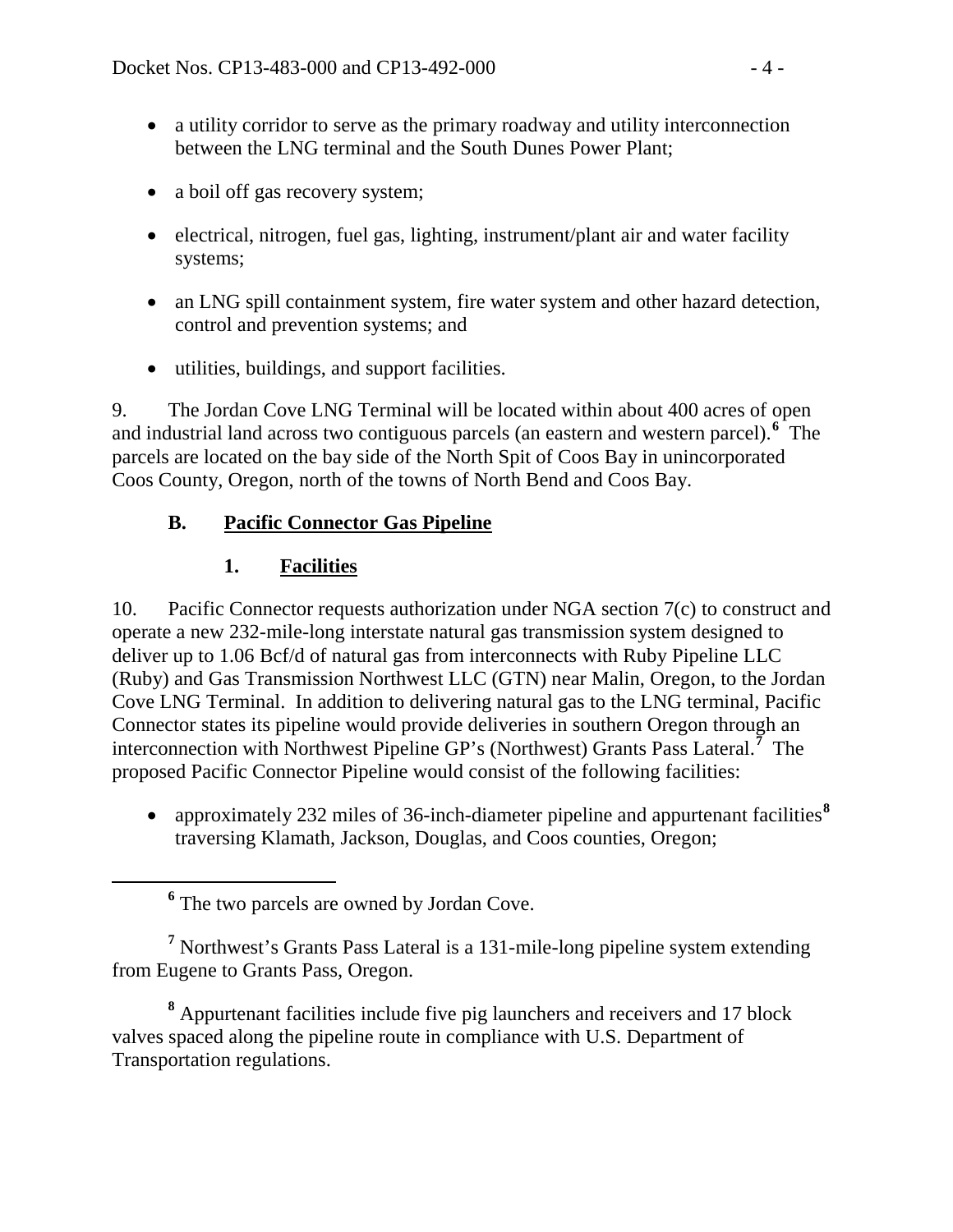- a natural gas compressor station (Klamath Compressor Station), located on a 31-acre site in Klamath County, Oregon, containing three 20,500 horsepower (HP) compressor units**[9](#page-4-0)** for a total of 41,000 HP of compression;
- appurtenant facilities, including a compressor building, suction/discharge piping, and final discharge coolers, a mainline block valve, and a pig launcher assembly;**[10](#page-4-1)**
- the Jordan Cove Delivery Meter Station, that would have a capacity of approximately 1.020 Bcf/d of natural gas at 850 psig, located at the terminus of the Pacific Connector Pipeline at milepost (MP) 1.47, consisting of multiple large ultrasonic gas flow meters, a gas chromatograph, two gas filter/separators, flow control, electronic flow measurement, communications equipment, a building to house the equipment, a mainline block valve, and a pig receiver;<sup>[11](#page-4-2)</sup>
- the Clarks Branch Delivery Meter Station, with a maximum design capacity of approximately 40 million cubic feet per day (MMcf/d) at 900 psig located at an interconnect with Northwest's existing Grant's Pass Lateral at MP 71.46 in Douglas County, Oregon, consisting of an 8-inch ultrasonic gas flow meter, a gas chromatograph, gas separator, flow control, overpressure protection, electronic flow measurement, communications equipment, a building to house the equipment, a mainline block valve, a pig launcher assembly, and a pig receiver assembly;
- the Klamath-Beaver Receipt Meter Station, with a maximum design capacity of approximately 1.06 Bcf/d at 900 psig located at an interconnect with GTN's mainline in Klamath County, Oregon, within the Klamath Compressor Station site, consisting of multiple large-diameter ultrasonic gas flow meters, gas piping and valves, gas chromatograph, flow control, electronic flow measurement, communications for voice and data transfer, and a building to house the equipment;

<span id="page-4-2"></span><span id="page-4-1"></span><sup>11</sup> Pacific Connector states that it would enter into an operational balancing agreement with Jordan Cove prior to the in-service date of these facilities.

<span id="page-4-0"></span>**<sup>9</sup>** The third 20,500 HP compressor unit is proposed for standby purposes; only two units will operate at any given time.

**<sup>10</sup>** A pig is a tool for cleaning and inspecting the inside of a pipeline.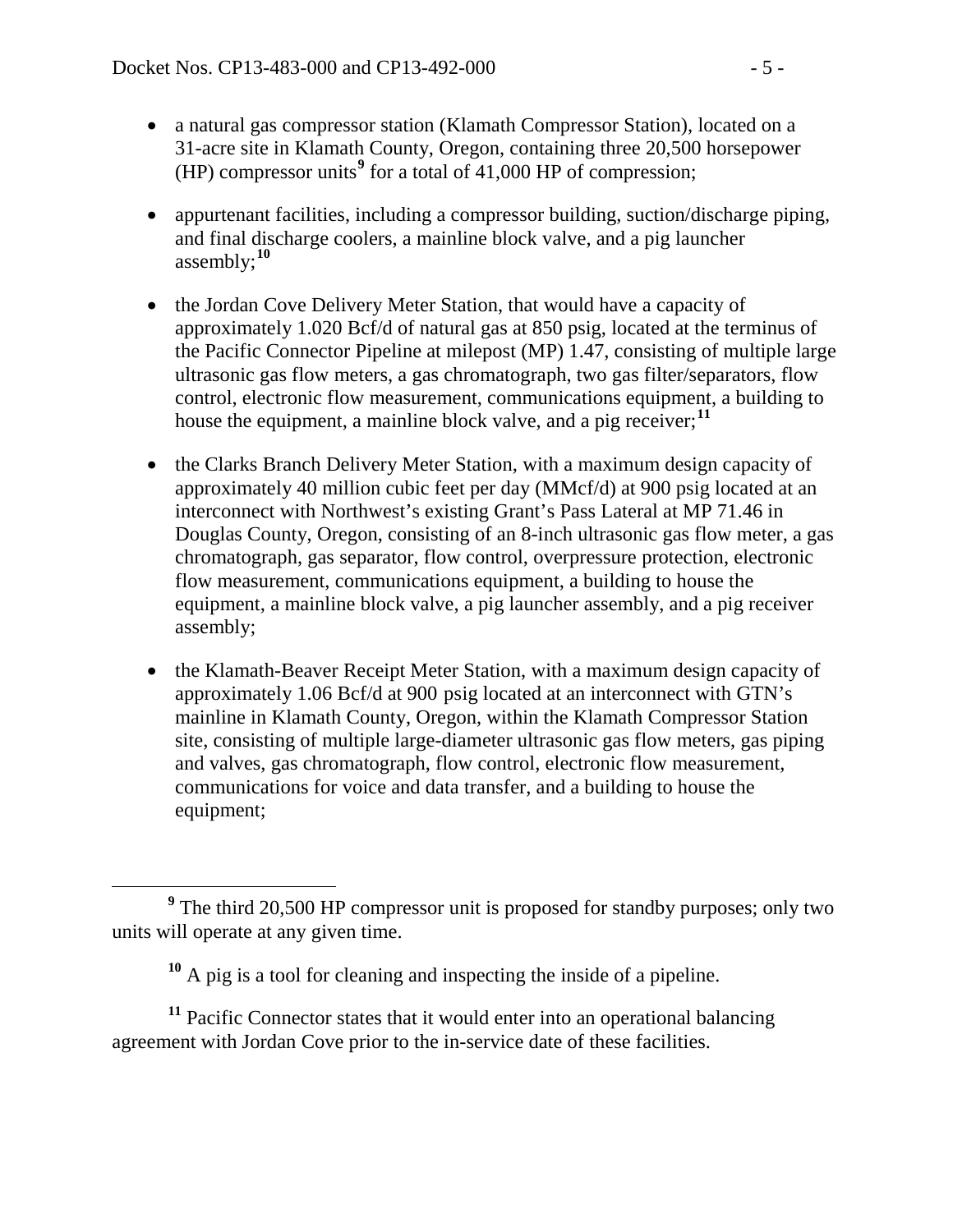- the Klamath-Eagle Receipt Meter Station, with a maximum design capacity of approximately 1.06 Bcf/d at 900 psig located at an interconnect with Ruby's mainline in Klamath County, Oregon, on the Klamath Compressor Station site, consisting of multiple large-diameter ultrasonic gas flow meters, gas piping and valves, gas chromatograph, flow control, electronic flow measurement, communications for voice and data transfer, and a building to house the equipment; **[12](#page-5-0)** and
- communications towers installed at each meter station and at the Klamath Compressor Station to connect Pacific Connector's system to Northwest's existing backbone microwave system, which provides communications with Northwest's gas control center. Additionally, Pacific Connector would utilize Northwest's existing Harness Mountain communications site in Douglas, County, Oregon and would lease space on seven other existing communication towers in Coos, Douglas, Jackson, and Klamath counties, Oregon.

11. Pacific Connector states that the initial firm design capacity of its proposed pipeline system is 1.06 Bcf/d and the maximum allowable operating pressure (MAOP) for the pipeline would be 1,480 psig. Pacific Connector explains that the design assumes 40 MMcf/d would be reserved for the Clark's Branch Delivery Meter Station and 1.02 Bcf/d would be reserved for the Jordan Cove Delivery Meter Station at the terminus of the Pacific Connector Pipeline. Pacific Connector estimates that the cost of the Pacific Connector Pipeline is approximately \$1.74 billion.**[13](#page-5-1)**

# **2. Request for Blanket Certificates**

12. Pacific Connector requests a blanket certificate under subpart F of Part 157 to perform routine construction, maintenance, and operational activities related to its proposals. Pacific Connector also requests a blanket certificate under subpart G of Part 284 to provide open-access firm and interruptible transportation services for its customers.

<span id="page-5-0"></span>**<sup>12</sup>** Pacific Connector states that it would provide contributions-in-aid-ofconstruction for Northwest's, GTN's, and Ruby's construction of the interconnect facilities and would enter into an operational balancing agreement with each company prior to the in-service date of the respective facilities.

<span id="page-5-1"></span><sup>&</sup>lt;sup>13</sup> The cost estimate is in "as spent" dollars based on a November 1, 2017 inservice date.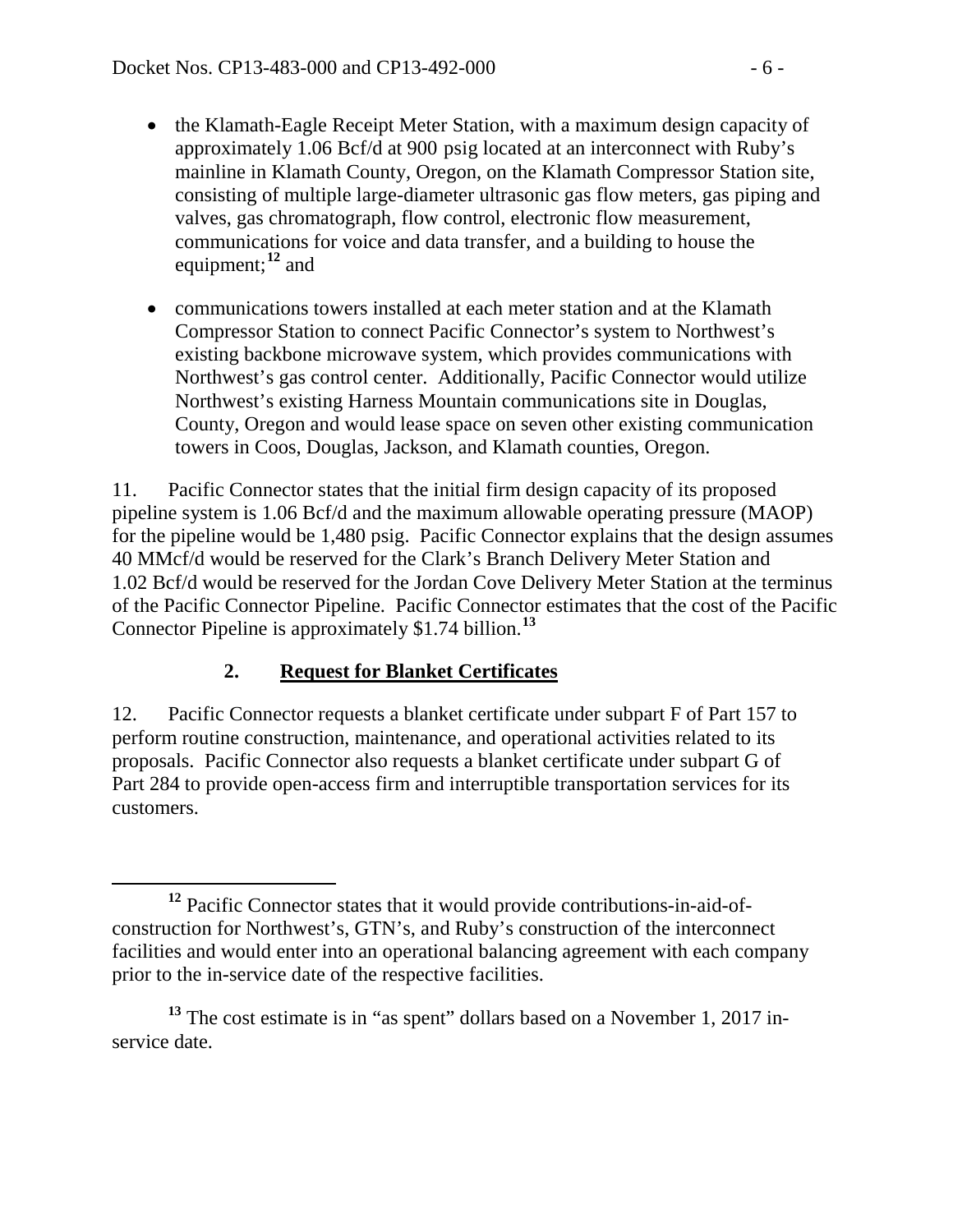## **3. Markets and Services**

13. Pacific Connector states that it proposes the Pacific Connector Pipeline, which it has characterized as an integral component of the Jordan Cove LNG Terminal, **[14](#page-6-0)** in response to rising international demand for United States' and Canadian natural gas supplies. Pacific Connector explains that its pipeline will provide market outlets to transport western Canadian and United States' Rocky Mountain natural gas supplies for export through the Jordan Cove LNG Terminal. Pacific Connector states that the pipeline also will be capable of delivering gas to markets in southern Oregon through an interconnection with Northwest's Grants Pass Lateral, but that these markets alone are not sufficient to drive the investment in the pipeline.<sup>[15](#page-6-1)</sup> Therefore, Pacific Connector states that if the pipeline's capacity is not substantially subscribed and if the Jordan Cove LNG Terminal is not contracted, it will not build the pipeline.<sup>[16](#page-6-2)</sup>

14. Pacific Connector has not conducted an open season for its proposed transportation capacity, and has not submitted any precedent agreements or contracts with, or subsequent to, the filing of its application. In its application, Pacific Connector stated that it would keep the Commission apprised of its plans to conduct an open season and enter into precedent agreements for the pipeline's capacity.

15. On May 7, 2014, Commission staff sent Pacific Connector a data request asking it to provide the current status of: (1) Jordan Cove's negotiations for liquefaction contracts for the Jordan Cove LNG Terminal; and (2) Pacific Connector's actions to conduct an open season and enter into precedent agreements for pipeline capacity. On May 15, 2014, Pacific Connector responded and stated that Jordan Cove had entered into nonbinding Heads of Agreements with various Asian companies for liquefaction and transportation capacity. Pacific Connector stated that the Heads of Agreements generally provided for pipeline precedent agreements to be executed by October 2014, upon which it would conduct an open season (in October/November 2014).

16. On December 5, 2014, Commission staff sent Pacific Connector another data request asking Pacific Connector to update the Commission on the results of its October/November 2014 open season. On December 10, 2014, Pacific Connector responded, stating that Jordan Cove was still negotiating under the non-binding Heads of Agreements, the terms of which had been extended into early 2015. Pacific Connector

<span id="page-6-0"></span>**<sup>14</sup>** Pacific Connector's June 1, 2015 Data Response at 2.

<span id="page-6-1"></span>**<sup>15</sup>** Pacific Connector's Application at 7.

<span id="page-6-2"></span>**<sup>16</sup>** *Id*. at 9. *See also* Pacific Connector's June 1, 2015 Data Response at 2.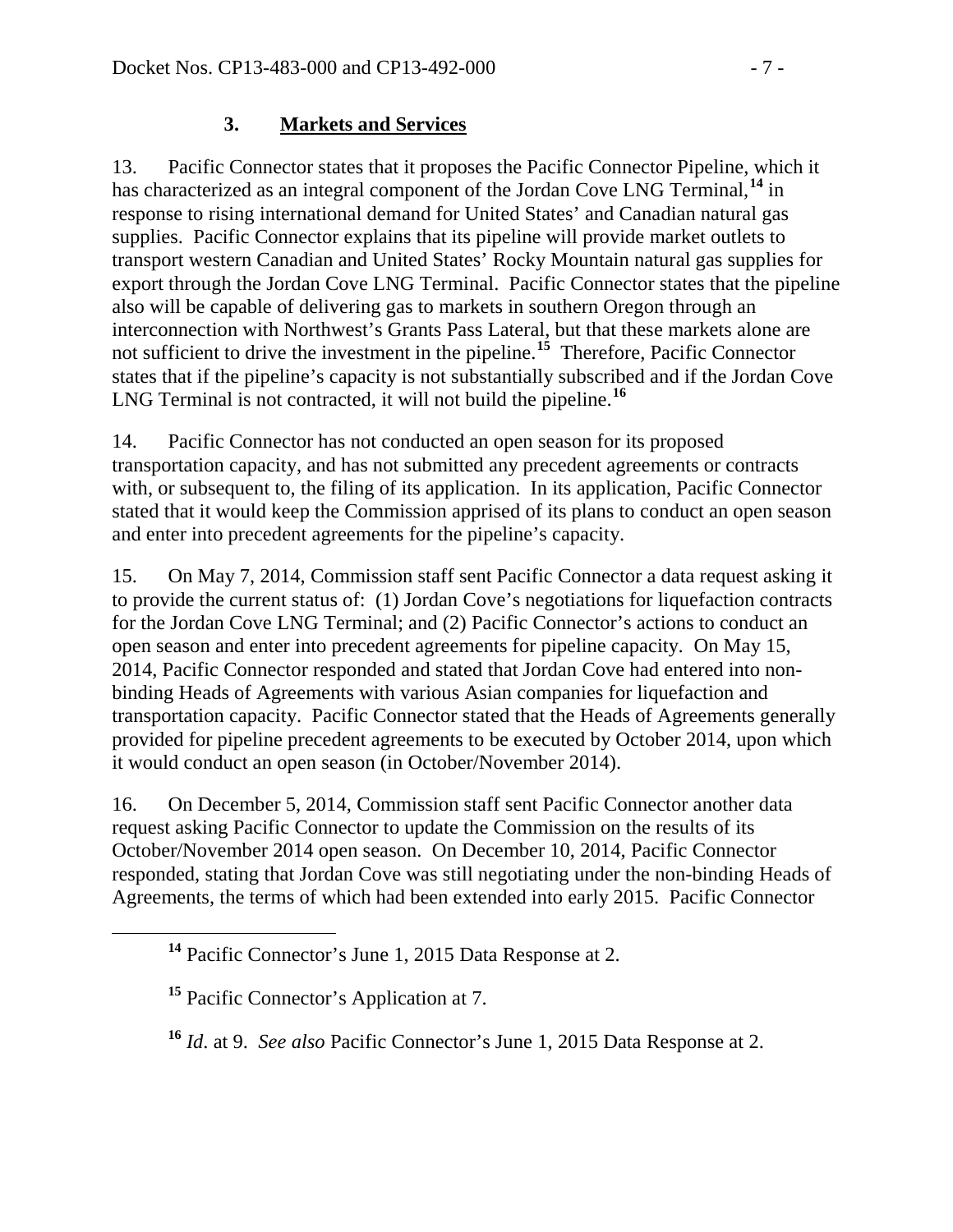explained that the extended Heads of Agreements generally provided for pipeline precedent agreements to be executed by those shippers choosing to make binding commitments by the first or second quarter of 2015, and that it anticipated holding an open season upon execution of those agreements, in the second quarter of 2015.

17. On May 20, 2015, Commission staff sent Pacific Connector a third data request, explaining that the Commission's Certificate Policy Statement requires the Commission to balance the public benefits of a pipeline proposal against its potential adverse impacts, and that Pacific Connector must show that the public benefits of its proposal outweigh the project's adverse impacts. The data request further explained that while the Commission no longer requires an applicant to present contracts for any specific percentage of proposed new capacity, contracts or precedent agreements always serve as important evidence of project demand. Commission staff then asked Pacific Connector to identify the date it held or will hold an open season and, in the event it does not enter into agreements for service prior to the time the Commission has completed its review of the applications, what evidence in the record Pacific Connector is relying on to show that the benefits of the project outweigh the potential adverse impacts. On June 1, 2015, Pacific Connector responded, stating that would not hold an open season in the second quarter of 2015, but would do so upon the execution of pipeline precedent agreements for at least 90 percent of the pipeline's design capacity, which it anticipated would happen by the end of 2015. Further, Pacific Connector stated that if Jordan Cove does not execute liquefaction agreements for the LNG terminal's capacity, transportation service agreements for service on Pacific Connector will not be executed and it will not build the pipeline. Finally, Pacific Connector stated that the U.S. Department of Energy (DOE) had authorized Jordan Cove's export of LNG to free trade agreement and non-free trade agreement nations, consistent with the public interest. Thus, because the Pacific Connector Pipeline is an integral component of the Jordan Cove LNG Terminal, the pipeline's "public benefits encompass all the public benefits of the Jordan Cove  $[T]$ erminal.<sup>5,[17](#page-7-0)</sup>

18. Finally, on October 14, 2015, Commission staff sent Pacific Connector a fourth data request asking Pacific Connector to discuss: (1) the negotiations between Jordan Cove, Pacific Connector, and any potential liquefaction and transportation customers; (2) whether Pacific Connector entered into any commitments for firm service on the pipeline; and (3) if Pacific Connector entered into precedent agreements, when did or when will it conduct an open season. On November 4, 2015, Pacific Connector replied stating that negotiations between Jordan Cove, Pacific Connector, and prospective customers are "active and ongoing." Pacific Connector stated it "remains confident that

<span id="page-7-0"></span>**<sup>17</sup>** Pacific Connector's June 1, 2015 Data Response at 2.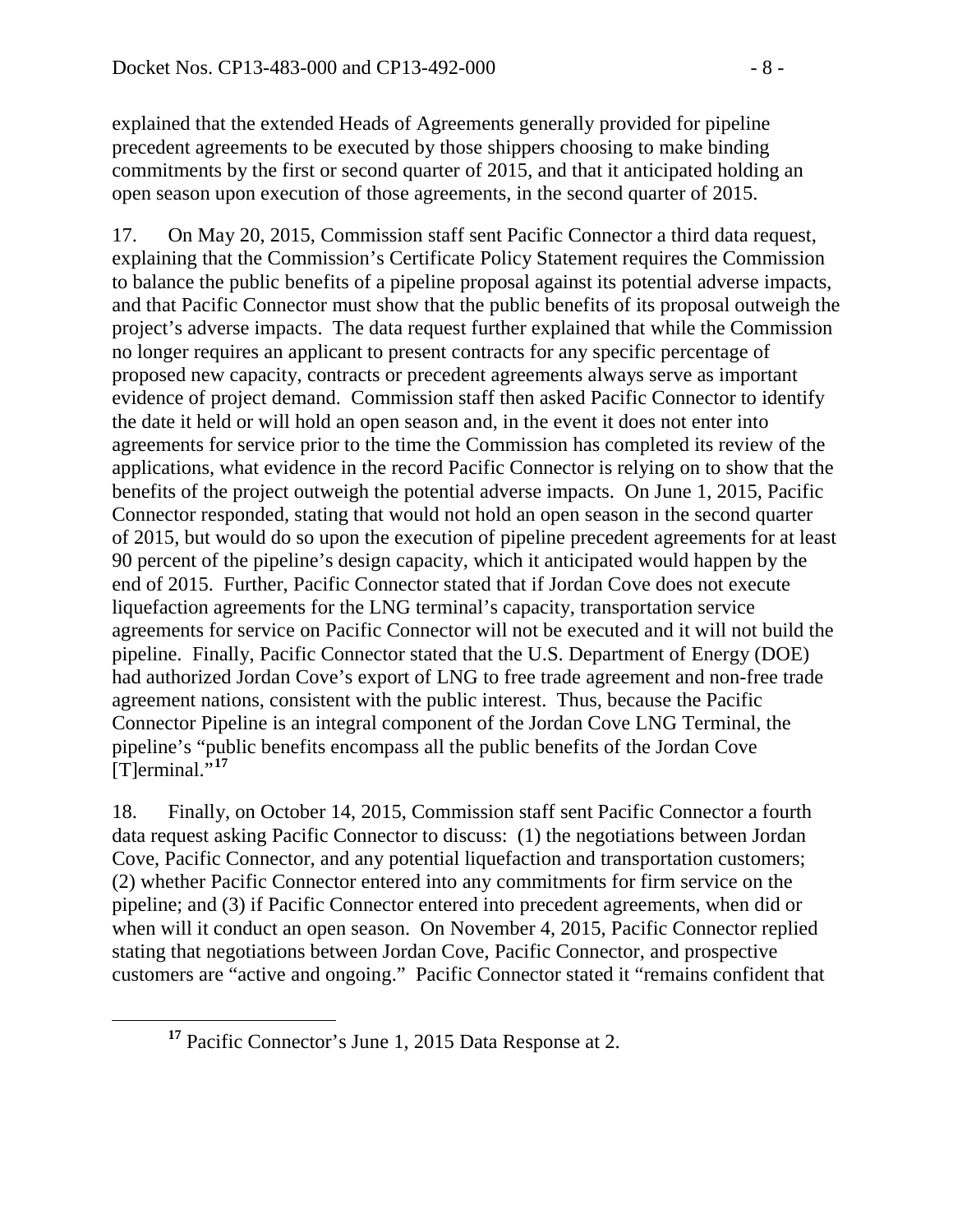these customers will enter into binding long-term [agreements]" with both Jordan Cove and Pacific Connector. Pacific Connector again emphasized that given "the significant capital costs associated with this project, Pacific Connector and Jordan Cove must have committed customers with executed agreements in place before making the ultimate decision to move forward on construction of the project" and pledged that it "will adhere to the [C]ommission's standard … condition that service agreements for the pipeline be executed prior to the commencement of construction."**[18](#page-8-0)** Pacific Connector did not provide an estimated date that agreements would be finalized. Pacific Connector also provided information indicating that it had obtained easements for only 5 percent and 3 percent, respectively, of its necessary permanent and construction right of way.

#### **III. Procedural Matters**

### **A. Notice, Interventions, Comments, and Protests**

19. Notice of Jordan Cove's application was published in the *Federal Register* on June 6, 2013 (78 Fed. Reg. 34,089), establishing June 20, 2013, as the due date for filing motions to intervene and protests. The parties listed in Appendix A filed timely, unopposed motions to intervene in Docket No. CP13-483-000.**[19](#page-8-1)** Timely notices of intervention in Docket No. CP13-483-000 were filed by the National Marine Fisheries Service (NMFS) and jointly by the Oregon Department of Environmental Quality (Oregon DEQ) and the Oregon Department of Fish and Wildlife (Oregon DFW).**[20](#page-8-2)**

**<sup>18</sup>** Pacific Connector's November 4, 2015 Data Response at 1.

<span id="page-8-1"></span><span id="page-8-0"></span><sup>19</sup> Timely, unopposed motions to intervene are granted by operation of Rule 214 of the Commission's Rules of Practice and Procedure. *See* 18 C.F.R. § 385.214 (2015).

<span id="page-8-2"></span>**<sup>20</sup>** The timely notices of intervention filed by NMFS and Oregon DEQ and Oregon DFW are granted by operation of Rule 214(a)(2) of the Commission's Rules of Practice and Procedure and are listed as parties in Appendix A. 18 C.F.R. § 385.214(a)(2) (2015). On June 20, 2013, Landowners United and Clarence Adams, jointly, filed a pleading titled "Notice of Intervention" in Docket No. CP13-483-000. Notices of Intervention may only be filed by a State Commission; the Advisory Council on Historic Preservation; the U.S. Departments of Agriculture, Commerce, and the Interior; any state fish and wildlife, water quality certification, or water rights agency; or Indian tribe with authority to issue a water quality certification. 18 C.F.R. § 385.214(a)(2) (2015). However, Landowners United's and Clarence Adams' pleading was timely filed and satisfied all of Rule 214's requirements for filing a motion to intervene. Accordingly, we grant Landowners United and Clarence Adams party status.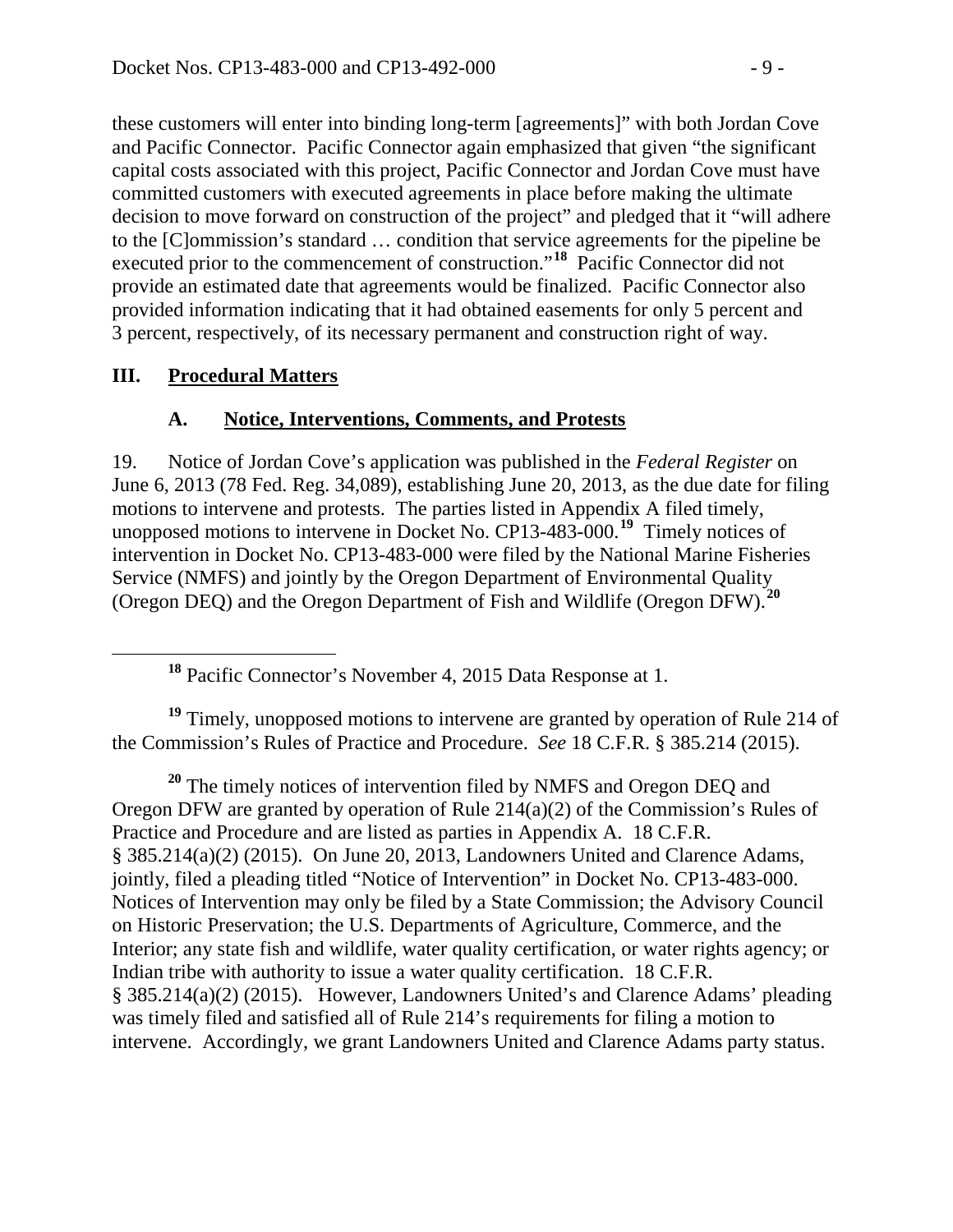20. Notice of Pacific Connector's application was published in the *Federal Register* on June 26, 2013 (78 Fed. Reg. 38,306), establishing July 10, 2013, as the due date for filing motions to intervene and protests. The parties listed in Appendix B filed timely, unopposed motions to intervene in Docket No. CP13-492-000.**[21](#page-9-0)** NMFS and Oregon DEQ and Oregon DFW (jointly) also filed timely notices of intervention in Docket No. CP13-492-000.**[22](#page-9-1)**

21. Late motions to intervene were filed by nine parties in Docket No. CP13-483-000 and by eight parties in Docket No. CP13-492-000.**[23](#page-9-2)** We grant the late motions to intervene. **[24](#page-9-3)**

22. Sierra Club filed a protest in Docket Nos. CP13-483-000 and CP13-492-000. On July 3, 2013, Jordan Cove filed an answer to Sierra Club's protest. The Commission's Rules of Practice and Procedure do not permit answers to protests and we deny Jordan Cove's answer. **[25](#page-9-4)**

<span id="page-9-1"></span><sup>22</sup> The timely notices of intervention filed by NMFS and the Oregon DEQ and the Oregon DFW are granted by operation of Rule 214(a)(2) of the Commission's Rules of Practice and Procedure and are listed as parties in Appendix B. 18 C.F.R. § 385.214(a)(2) (2015).

<span id="page-9-2"></span>**<sup>23</sup>** In Docket No. CP13-483-000, late motions to intervene were filed by: Clam Diggers Association of Oregon; Clausen Oysters and Lilli Clausen (as an individual); Coos Bay Oyster Company and Jack Hempell (as an individual); Dennis and Karen Henderson (as individuals and as trustees of the Henderson Revocable Intervivos Trust); Evans Shaaf Family LLC and Deborah Evans and Ronald Schaaf (as individuals); Jerry S. Palmer; John M. Roberts, Jr.; Sierra Club; and Waterkeeper Alliance. In Docket No. CP13-492-000, late motions to intervene were filed by: Clam Diggers Association of Oregon; Clausen Oysters and Lilli Clausen (as an individual); Coos Bay Oyster Company and Jack Hempell (as an individual); Dennis and Karen Henderson (as individuals and as trustees of the Henderson Revocable Intervivos Trust); Evans Shaaf Family LLC and Deborah Evans and Ronald Schaaf (as individuals); John F. Caughell and Tammy S. Bray; Stacey and Craig McLaughlin (as individuals); and Waterkeeper Alliance.

<span id="page-9-3"></span>**<sup>24</sup>** 18 C.F.R. § 385.214(d) (2015).

<span id="page-9-4"></span>**<sup>25</sup>** 18 C.F.R. § 385.213(a)(2) (2015).

<span id="page-9-0"></span>**<sup>21</sup>** Timely, unopposed motions to intervene are granted by operation of Rule 214 of the Commission's Rules of Practice and Procedure. *See* 18 C.F.R. § 385.214 (2015).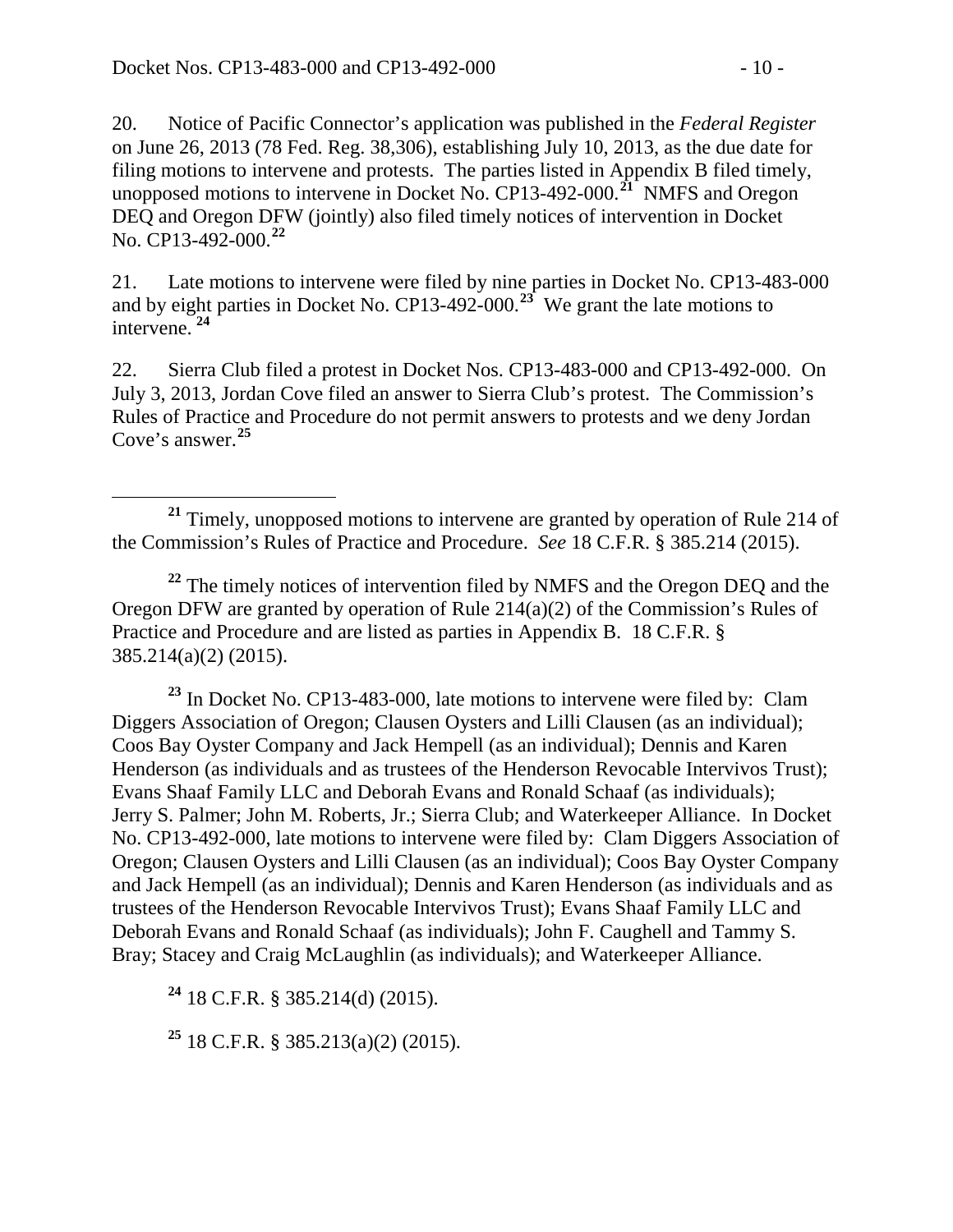23. Specifically, Sierra Club argues that the Jordan Cove LNG Terminal is not consistent with the public interest. Contrary to Jordan Cove's economic arguments in support of its proposal, Sierra Club states that LNG export will have adverse and wideranging effects on the domestic economy and will not result in job creation. Sierra Club states that the Commission should consider how Jordan Cove's proposal, in addition to all other LNG export proposals, will affect the price of natural gas for domestic customers, as well as how these price increases will harm United States' workers and the economy. In addition, Sierra Club asserts that the projects will induce additional natural gas production in the United States from traditional and non-traditional sources, causing impacts to air and water quality and wildlife habitats. Finally, Sierra Club requests that the Commission evaluate the cumulative impacts of all proposed LNG export terminals in a Programmatic Environmental Impact Statement.

24. Jean Stalcup also filed a protest in Docket No. CP13-492-000. Ms. Stalcup protests Pacific Connector's pipeline application because, as a landowner, she is concerned that the pipeline right-of-way will cause erosion and environmental damage, harm drainage systems and water supplies, and create a safety risk. Additionally, many commenters raise similar concerns regarding potential property devaluation resulting from construction damage and maintenance in the permanent pipeline right-of-way. They also contend that construction and operation of the pipeline will interfere with the use of the lands for farming and timber harvesting operations and the use of waters for oyster farming.

25. Additionally, on December 10, 2015, Thane W. Tienson filed a letter on behalf of six intervening landowners who will be directly impacted by the Pacific Connector Pipeline (Landowner Letter).<sup>[26](#page-10-0)</sup> The Landowner Letter argues that the Commission should deny authorization for the pipeline project given the company's admission "that it does not have a single confirmed customer and has only obtained 4.7 [percent] of the right-of-way easement acreage and 2.8 [percent] of the construction easement acreage." The Landowner Letter states that if the Commission were to authorize the project, Pacific Connector could use the power of eminent domain over approximately 630 landowners; the letter requests that the Commission weigh these impacts against Pacific Connector's failure to execute a single contract for transportation capacity.

<span id="page-10-0"></span>**<sup>26</sup>** Bob Barker, John Clarke, Oregon Women's Land Trust, Evans Schaaf Family LLC, Stacey McLaughlin, and Craig McLaughlin.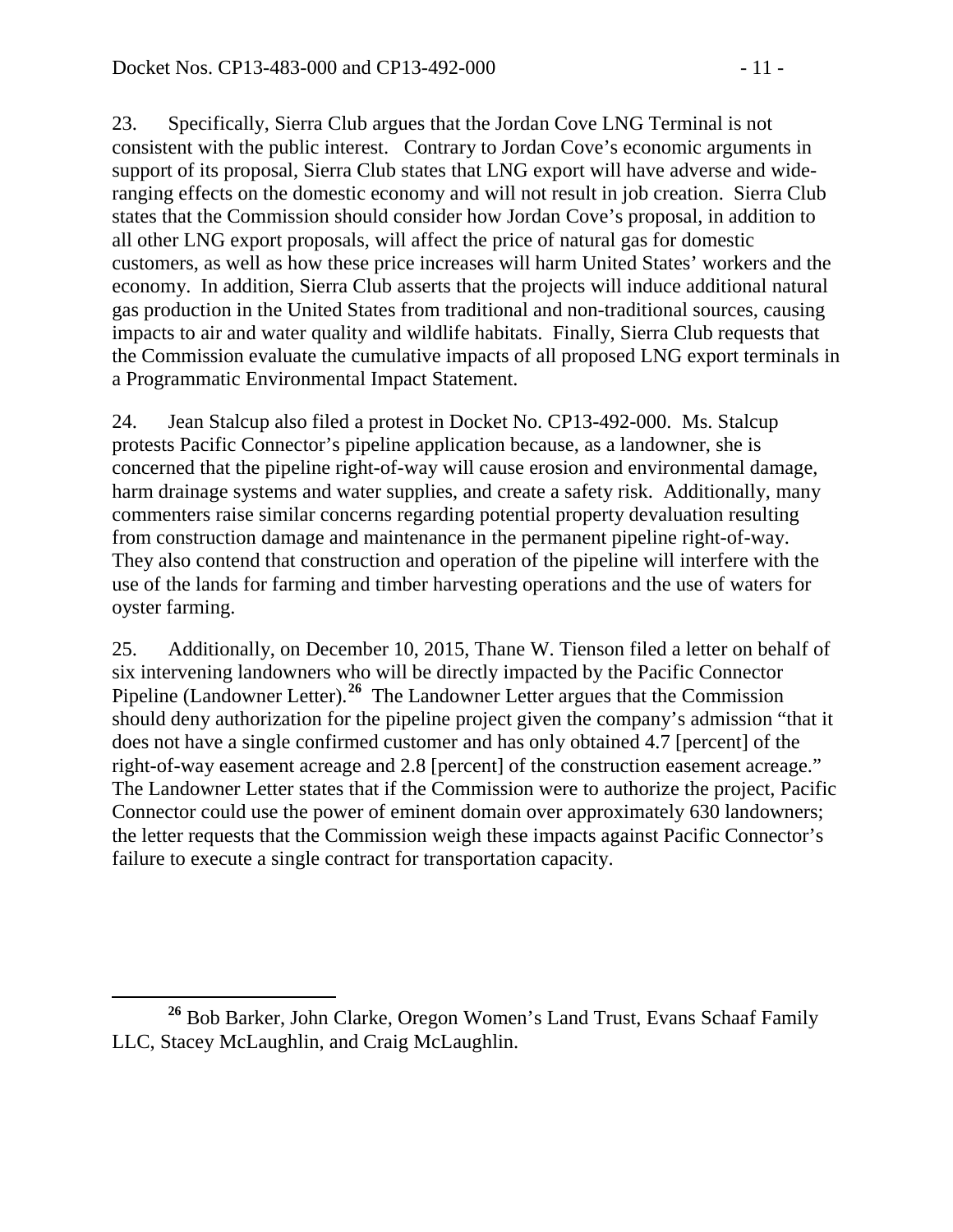## **B. Request for Formal Hearing**

26. Friends of Living Oregon Waters and Columbia Riverkeeper request that the Commission establish a full evidentiary hearing to determine if: (1) the proposed project is in the public interest or required for public convenience and necessity; (2) construction and operation of the project would result in significant impacts to water quality; (3) the project would degrade property values; and (4) the applicants provided adequate information regarding the project's impacts.

## **IV. Discussion**

## **A. Pacific Connector's Proposed Pacific Connector Gas Pipeline**

27. Since Pacific Connector's proposed pipeline facilities will be used to transport natural gas in interstate commerce subject to the jurisdiction of the Commission, the construction and operation of the facilities are subject to the requirements of NGA sections  $7(c)$  and  $(e)$ .<sup>[27](#page-11-0)</sup>

# **1. Certificate Policy Statement**

28. The Certificate Policy Statement provides guidance for evaluating proposals to certificate new construction.**[28](#page-11-1)** The Certificate Policy Statement establishes criteria for determining whether there is a need for a proposed project and whether the proposed project will serve the public interest. The Certificate Policy Statement explains that in deciding whether to authorize the construction of major new pipeline facilities, the Commission balances the public benefits against the potential adverse consequences. The Commission's goal is to give appropriate consideration to the enhancement of competitive transportation alternatives, the possibility of overbuilding, subsidization by existing customers, the applicant's responsibility for unsubscribed capacity, the avoidance of unnecessary disruptions of the environment, and the unneeded exercise of eminent domain in evaluating new pipeline construction.

29. Under this policy, the threshold requirement for pipelines proposing new projects is that the pipeline must be prepared to financially support the project without relying on subsidization from its existing customers. The next step is to determine whether the

**<sup>27</sup>** 15 U.S.C. §§ 717f(c) and 717f(e) (2012).

<span id="page-11-1"></span><span id="page-11-0"></span>**<sup>28</sup>** *Certification of New Interstate Natural Gas Pipeline Facilities*, 88 FERC ¶ 61,227 (1999), *order on clarification*, 90 FERC ¶ 61,128, *order on clarification*, 92 FERC ¶ 61,094 (2000) (Certificate Policy Statement).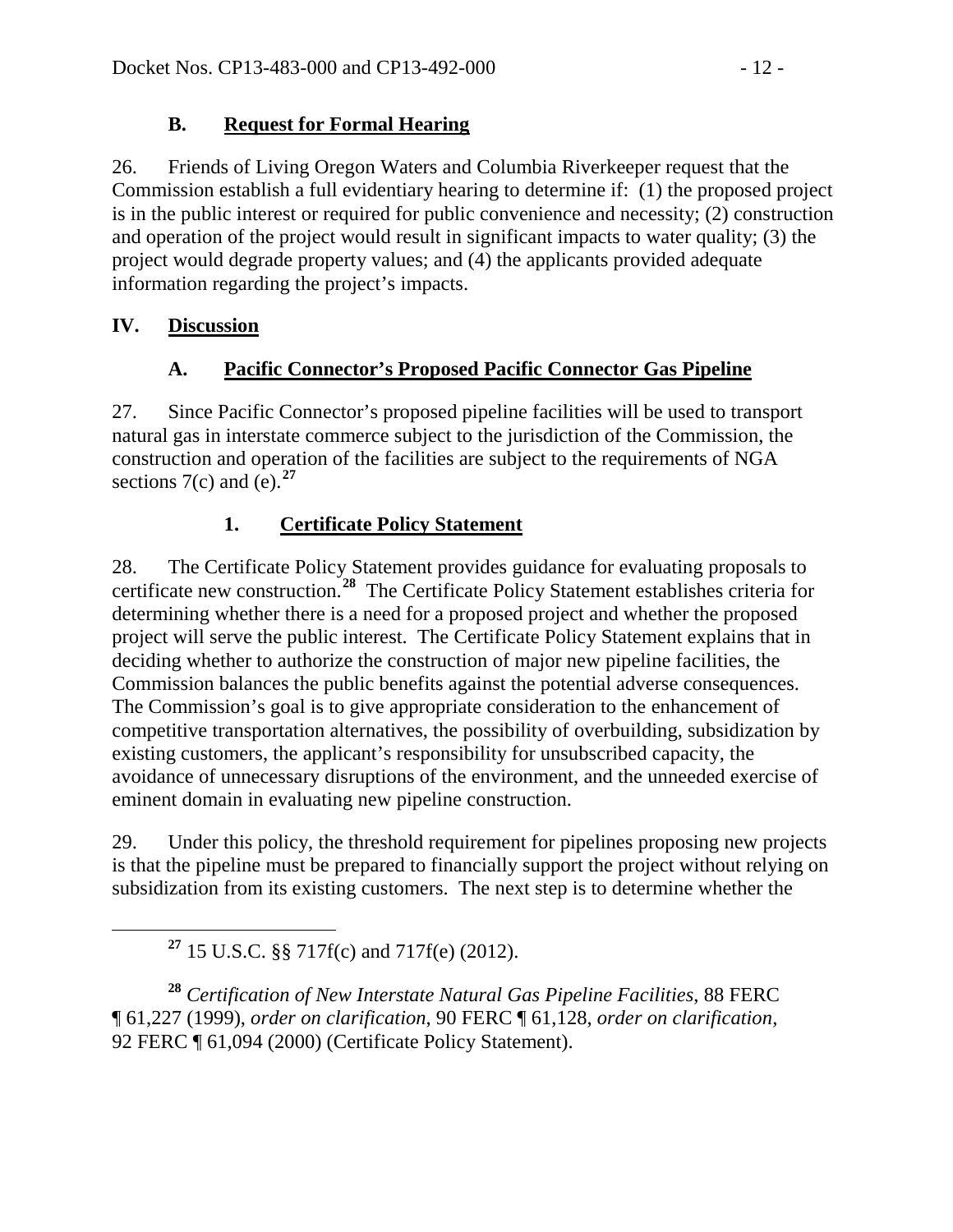applicant has made efforts to eliminate or minimize any adverse effects the project might have on the applicant's existing customers, existing pipelines in the market and their captive customers, or landowners and communities affected by the route of the new pipeline. If residual adverse effects on these interest groups are identified after efforts have been made to minimize them, the Commission will evaluate the project by balancing the evidence of public benefits to be achieved against the residual adverse effects. This is essentially an economic test. Only when the benefits outweigh the adverse effects on economic interests will the Commission proceed to complete the environmental analysis where other interests are considered.

## **a. Threshold Requirement – No Subsidization**

30. As noted above, the threshold requirement is that the applicant must be prepared to financially support the project without relying on subsidization from existing customers. Pacific Connector is a new natural gas company and does not have existing customers. Therefore, there will be no subsidization. The Commission finds that Pacific Connector satisfies the threshold requirement of the Certificate Policy Statement.

## **b. Impact on Existing Customers and Pipelines**

31. Once an applicant has satisfied the threshold requirement that its project is financially viable without subsidies, the Commission will consider the effects of the project on three major interests identified in the Certificate Policy Statement as having the potential to be adversely affected by approval of a major certificate project: the interests of the applicant's existing customers, the interests of competing existing facilities and their captive customers, and the interests of landowners and surrounding communities.**[29](#page-12-0)** As stated above, Pacific Connector is a new company proposing to construct and operate a new pipeline; thus, it has no existing customers or services that would be impacted by its current proposal. Additionally, the proposal will not replace firm transportation service on any other pipelines in the market. Therefore, we find that Pacific Connector will not adversely impact existing pipelines in the market or their captive customers.

## **c. Impact on Landowners and Communities**

32. Pacific Connector has made efforts to minimize the adverse effects its project might have on landowners and communities by proposing to locate approximately 95 of the total 232 miles (41 percent) of proposed pipeline adjacent to existing powerlines, roads, and other pipelines. The remaining 59 percent of the route would be constructed

<span id="page-12-0"></span>**<sup>29</sup>** Certificate Policy Statement, 88 FERC at 61,747.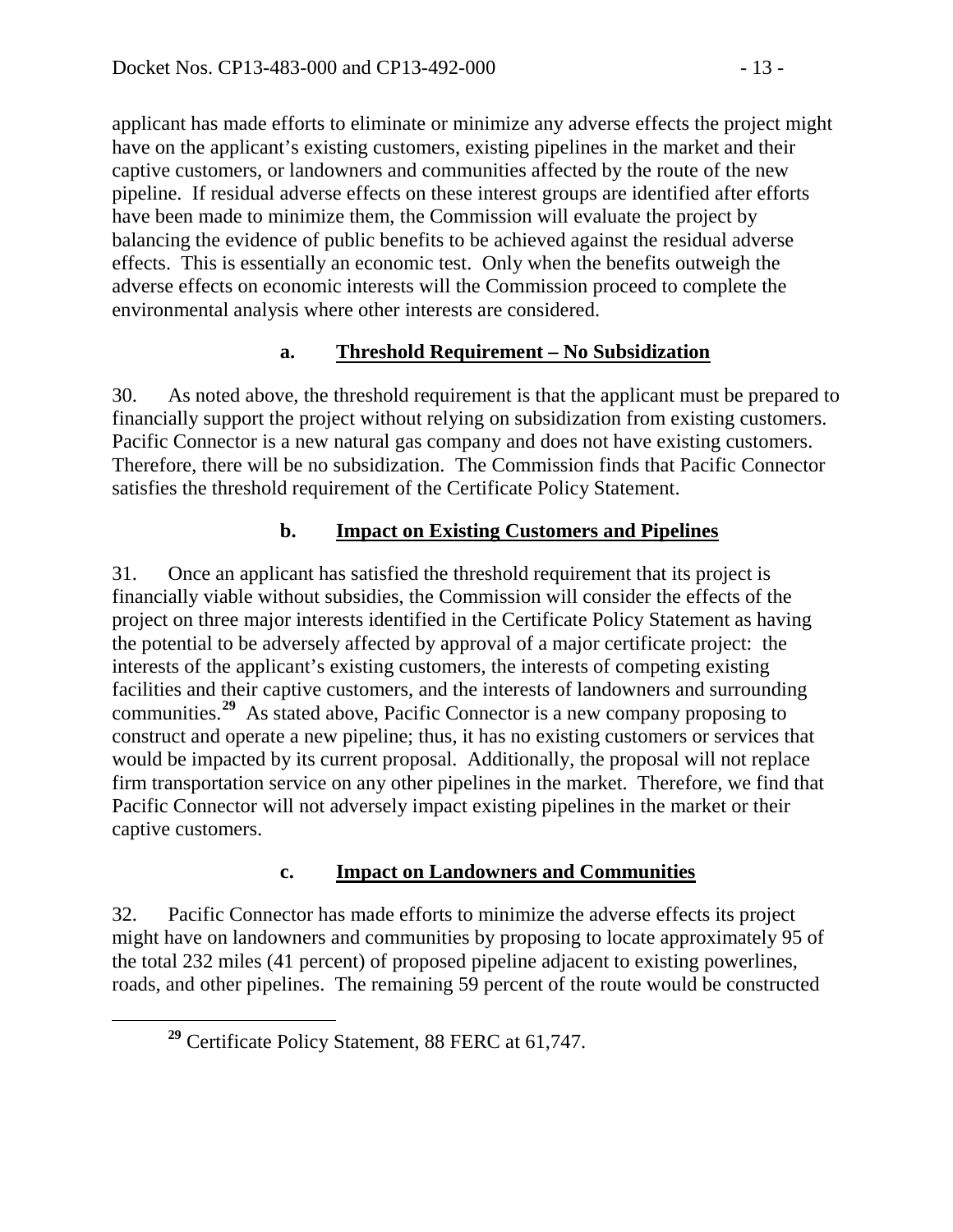within newly created right-of-way on land that is primarily forest, with agricultural and rangeland being the next two most predominant land uses. Approximately 32.1 percent of the pipeline (or 74.5 miles) would cross federal and state lands, while the remaining 67.9 percent of the pipeline (or 157.3 miles) would cross private lands.**[30](#page-13-0)**

33. Many intervenors and commenters express concern regarding the Pacific Connector Pipeline's potential to adversely impact land valuation, tax revenue, and business operations in the area. In the Landowner Letter, several intervenors request that the Commission balance Pacific Connector's failure to provide evidence of market demand for the proposed pipeline and its failure to acquire easements along the proposed right-of-way**[31](#page-13-1)** against the impacts to landowners who would face eminent domain actions if the Commission issues a certificate for the pipeline.

34. The Commission will approve an application for a certificate of public convenience and necessity only if the public benefits from a proposed project outweigh any adverse effects.**[32](#page-13-2)** The focus of the Commission's analysis under the Certificate Policy Statement is on the impact of a proposed project on the relevant interests balanced against the benefits to be gained from the project. This is a proportional approach, where the amount of evidence required to establish need will depend on the potential adverse effects of the proposed project.<sup>[33](#page-13-3)</sup> The more interests adversely affected, or the more adverse impact a project would have on a particular interest, the greater the showing of need and public benefits required to balance the adverse impact.**[34](#page-13-4)**

35. The Certificate Policy Statement describes a situation where sponsors of a new company proposing to serve a new, previously unserved market "are able to acquire all, or substantially all, of the necessary right-of-way by negotiation prior to filing the application" and explains that "[s]uch a project would not need any additional indicators

**<sup>30</sup>** *See* Final Environmental Impact Statement at 2-32 and 4-12.

<span id="page-13-1"></span><span id="page-13-0"></span>**<sup>31</sup>** Pacific Connector has not submitted evidence that it has obtained any easement or right-of-way agreements for the necessary use of private lands.

**<sup>32</sup>** Certificate Policy Statement, 90 FERC at 61,389, 61,396.

<span id="page-13-4"></span><span id="page-13-3"></span><span id="page-13-2"></span>**<sup>33</sup>** *Arlington Storage Co., LLC*, 128 FERC ¶ 61,261, at P 7 (2009); *Transcontinental Gas Pipe Line Corp.*, 120 FERC ¶ 61,181, at P 90 (2007); *Midwestern Gas Transmission Co.*, 116 FERC ¶ 61,182, at P 37 (2006).

**<sup>34</sup>** Certificate Policy Statement, 88 FERC at 61,749.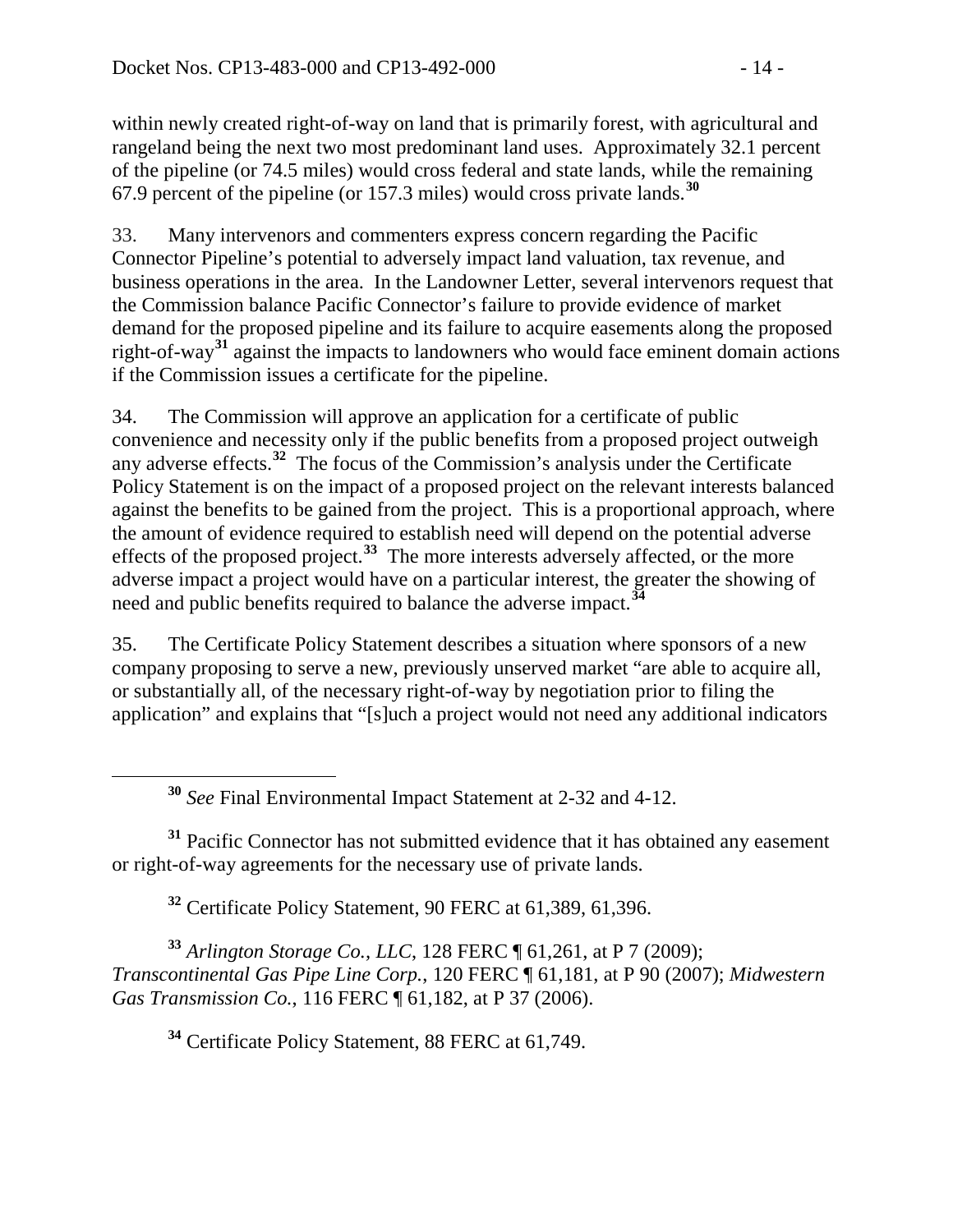of need . . . [since] landowners would not be subject to eminent domain proceedings."**[35](#page-14-0)** The Certificate Policy Statement goes on to recognize that it may not be possible for a sponsor to acquire all the necessary right-of-way by negotiation, stating that:

> [T]he company might minimize the effect of the project on landowners by acquiring as much right-of-way as possible. In that case, the applicant may be called upon to present some evidence of market demand, but under this sliding scale approach the benefits needed to be shown would be less than in a case where no land rights had been previously acquired by negotiation.[**[36](#page-14-1)**]

36. The Certificate Policy Statement allows an applicant to rely on a variety of relevant factors to demonstrate need, rather than requiring evidence that a specific percentage of the proposed capacity is subscribed under long-term precedent or service agreements.<sup>[37](#page-14-2)</sup> These other factors might include, but are not limited to, precedent agreements, demand projections, potential cost savings to consumers, or a comparison of projected demand with the amount of capacity currently serving the market.**[38](#page-14-3)** The Commission stated that it will consider all such evidence submitted by the applicant reflecting on the need for the project. Nonetheless, the Certificate Policy Statement made clear that, although submittal of precedent agreements is no longer required, they are still significant evidence of need or demand for a project.**[39](#page-14-4)**

37. In *Turtle Bayou Gas Storage Company, LLC* (*Turtle Bayou*), **[40](#page-14-5)** the Commission denied Turtle Bayou's application to construct and operate a natural gas storage facility, finding that it failed to meet the criteria of the Certificate Policy Statement. As a new company with no existing customers, Turtle Bayou met the threshold requirement of no subsidization. However, as evidence of public benefits, Turtle Bayou presented only general assertions of a need for natural gas storage at the regional and national level. There was no evidence that any of the proposed capacity had been subscribed under

<span id="page-14-5"></span><span id="page-14-4"></span><span id="page-14-3"></span><span id="page-14-2"></span><span id="page-14-1"></span><span id="page-14-0"></span> **<sup>35</sup>** *Id.* at 61,748. **<sup>36</sup>** *Id.* at 61,749. **<sup>37</sup>** *Id.* at 61,747. **<sup>38</sup>** *Id*. **<sup>39</sup>** *Id.* **<sup>40</sup>** 135 FERC ¶ 61,233 (2011).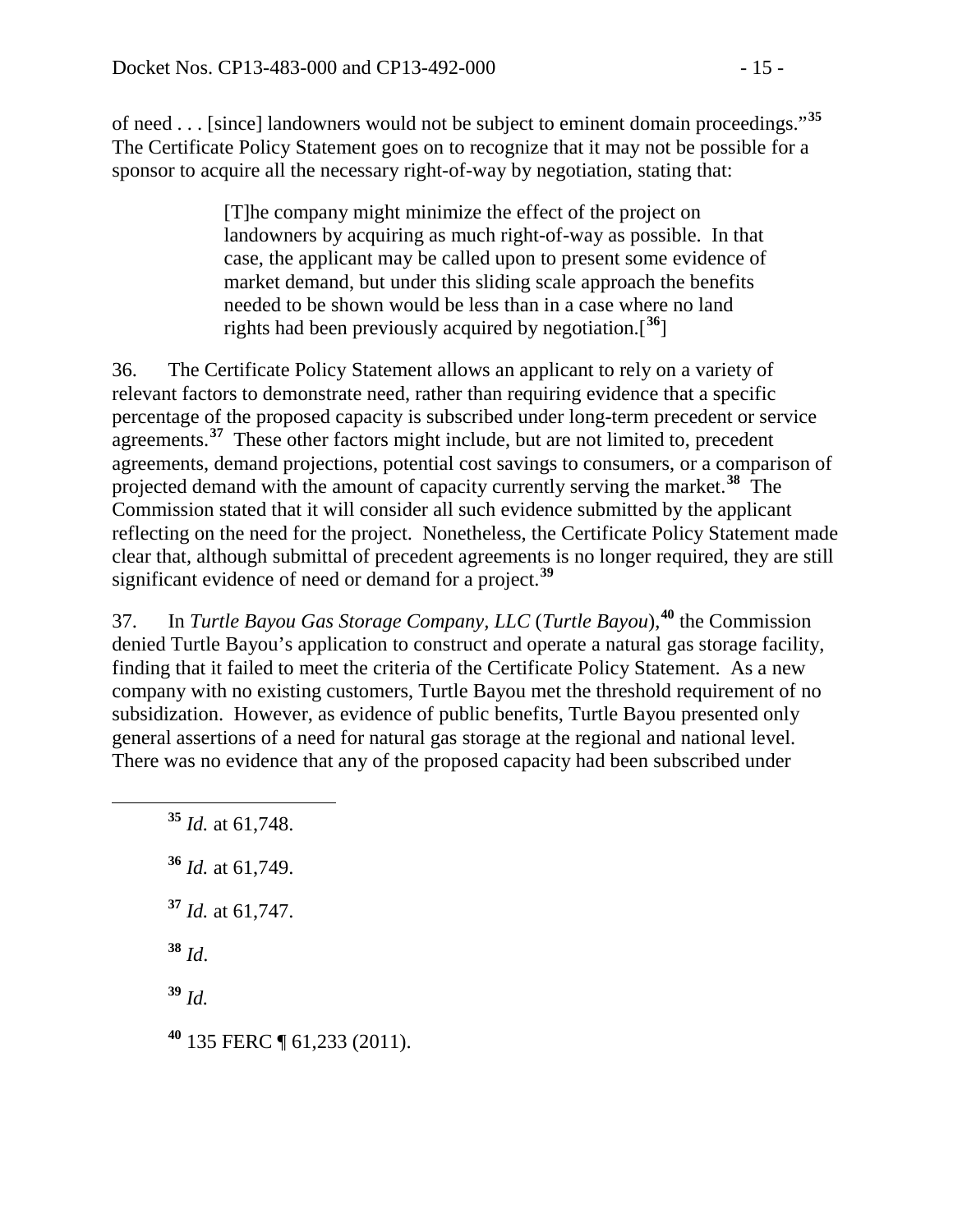precedent agreements. At the same time, the record showed that Turtle Bayou owned virtually none of the property rights which would be necessary to develop its project. Having been unable to acquire those rights through negotiation with the single landowner, it appeared that Turtle Bayou would have to obtain them through exercise of the right of eminent domain provided by a Commission certificate. Given these circumstances, the Commission found that "[t]he generalized showing [of project need] made by Turtle Bayou does not outweigh the impact on the landowner that holds the majority of property rights needed to develop the proposed project ... Therefore, we cannot find that Turtle Bayou's proposed project is required by the public convenience and necessity, and we deny its request for certificate authority to construct and operate its project."**[41](#page-15-0)**

38. In this case, the Pacific Connector Pipeline will impact 157.3 miles of privatelyowned lands, held by approximately 630 landowners (54 of which have intervened). As stated above, the landowners contend that the pipeline will have negative economic impacts, such as land devaluation, loss of tax revenue, and economic harm to business operations (e.g., oyster and timber harvesting and farming). While we cannot predict the outcome of the eventual negotiations, it currently appears that at least some portion of the necessary property rights will need to be obtained through the exercise of eminent domain.**[42](#page-15-1)** The Certificate Policy Statement makes clear that holdout landowners cannot veto a project that the Commission finds is required by the public convenience and necessity after balancing all relevant factors and considerations.**[43](#page-15-2)** However, "the strength of the benefit showing will need to be proportional to the applicant's proposed exercise of eminent domain procedures."**[44](#page-15-3)**

39. Here, Pacific Connector has presented little or no evidence of need for the Pacific Connector Pipeline. Pacific Connector has neither entered into any precedent agreements for its project, nor conducted an open season, which might (or might not) have resulted in "expressions of interest" the company could have claimed as indicia of demand. As it stands, Pacific Connector states that the pipeline will benefit the public by delivering gas supply from the Rocky Mountains and Canada to the Jordan Cove LNG Terminal and by providing an additional source of gas supply to communities in southern Oregon (though,

**<sup>41</sup>** *Id*. at 34.

<span id="page-15-3"></span><span id="page-15-2"></span><span id="page-15-1"></span><span id="page-15-0"></span>**<sup>42</sup>** Pacific Connector has not filed any negotiated agreements to access private property along the pipeline's route.

**<sup>43</sup>** Certificate Policy Statement, 88 FERC at 61,749.

**<sup>44</sup>** *Id.*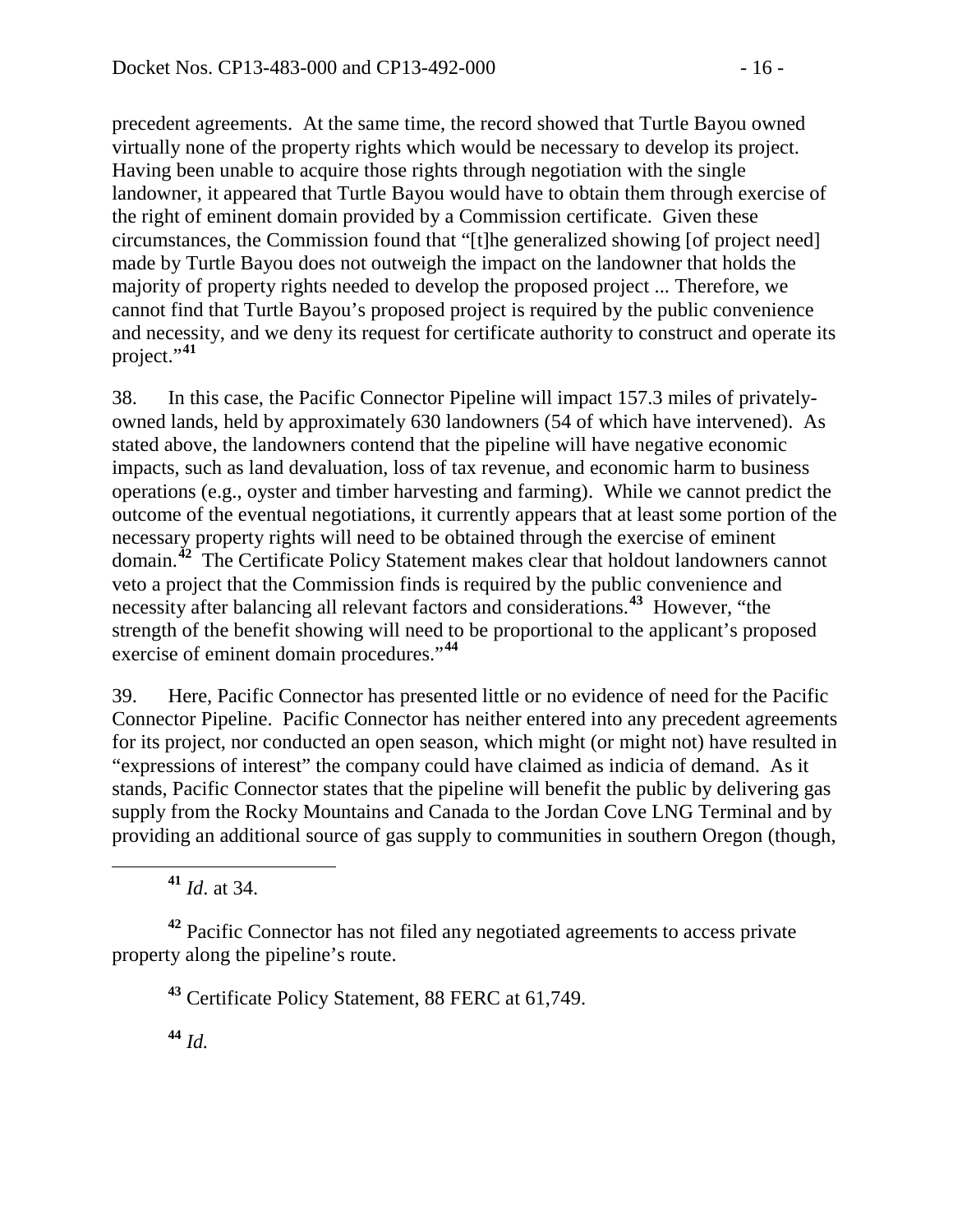again, it has presented no evidence of demand for such service). Pacific Connector also contends that construction of the pipeline and LNG terminal will create temporary construction jobs and full-time operation jobs and millions of dollars in property, sales, and use taxes to state and local governments. Finally, Pacific Connector contends that the Commission has previously found that the benefits provided by pipelines that deliver feed gas to export terminals outweigh the minimal adverse impacts and such projects are required by the public convenience and necessity.**[45](#page-16-0)**

40. Pacific Connector is essentially asking the Commission to rely on DOE's finding that authorization of the commodity export is consistent with the public interest as sufficient to support a finding by the Commission that the Pacific Connector pipeline is required by the public convenience and necessity, as there is no other proposed way for gas to be delivered to the Jordan Cove LNG Terminal for export. Additionally, Pacific Connector emphasizes that neither the pipeline nor the terminal will be constructed unless and until customers ultimately subscribe to a significant portion of the capacity of the facilities. The Commission has not previously found a proposed pipeline to be required by the public convenience and necessity under NGA section 7 on the basis of a DOE finding under NGA section 3 that the importation or exportation of the commodity natural gas by an entity proposing to use the services of an associated LNG facility is consistent with the public interest.**[46](#page-16-1)** Nor has the Commission relied solely on the fact

<span id="page-16-1"></span>**<sup>46</sup>** DOE's order did not purport to consider any issues related to the Pacific Connector Pipeline. While the regulatory functions of section 3 of the NGA (relating to the import and export of natural gas) were transferred to the Secretary of Energy (Secretary) in 1977 pursuant to section 301(b) of the Department of Energy Organization Act, 42 U.S.C. § 7151(b) (2006), the regulatory functions of section 7 (relating to the sale for resale and transportation of natural gas in interstate commerce) were transferred to and vested in the Commission pursuant to section 402(a)(1)(D) of that Act. 42 U.S.C. § 7172(a)(1)(D) (2006). Further, while the Secretary retained authority to authorize imports and exports of the commodity natural gas under section 3, the Secretary subsequently delegated to the Commission the authority to approve or disapprove the construction and operation of particular facilities, the site at which facilities shall be

(continued…)

<span id="page-16-0"></span>**<sup>45</sup>** Pacific Connector's statement is misleading because the facts presented in its cited cases differ greatly from the facts here. In *Dominion Cove Point LNG, LP*, 148 FERC ¶ 61,244 (2014), *reh'g denied*, 151 FERC ¶ 61,095 (2015), the proposed pipeline was fully contracted and would be constructed entirely on Dominion-owned land and/or right-of-ways. *Dominion Cove Point LNG, LP*, 148 FERC ¶ 61,244 at P 58. Similarly, in *Cheniere Creole Trail Pipeline, L.P.*, 142 FERC ¶ 61,137 (2013), the proposed pipeline was fully subscribed and did not need new right-of-way or easements for construction. *Id*. at PP 13 and 31.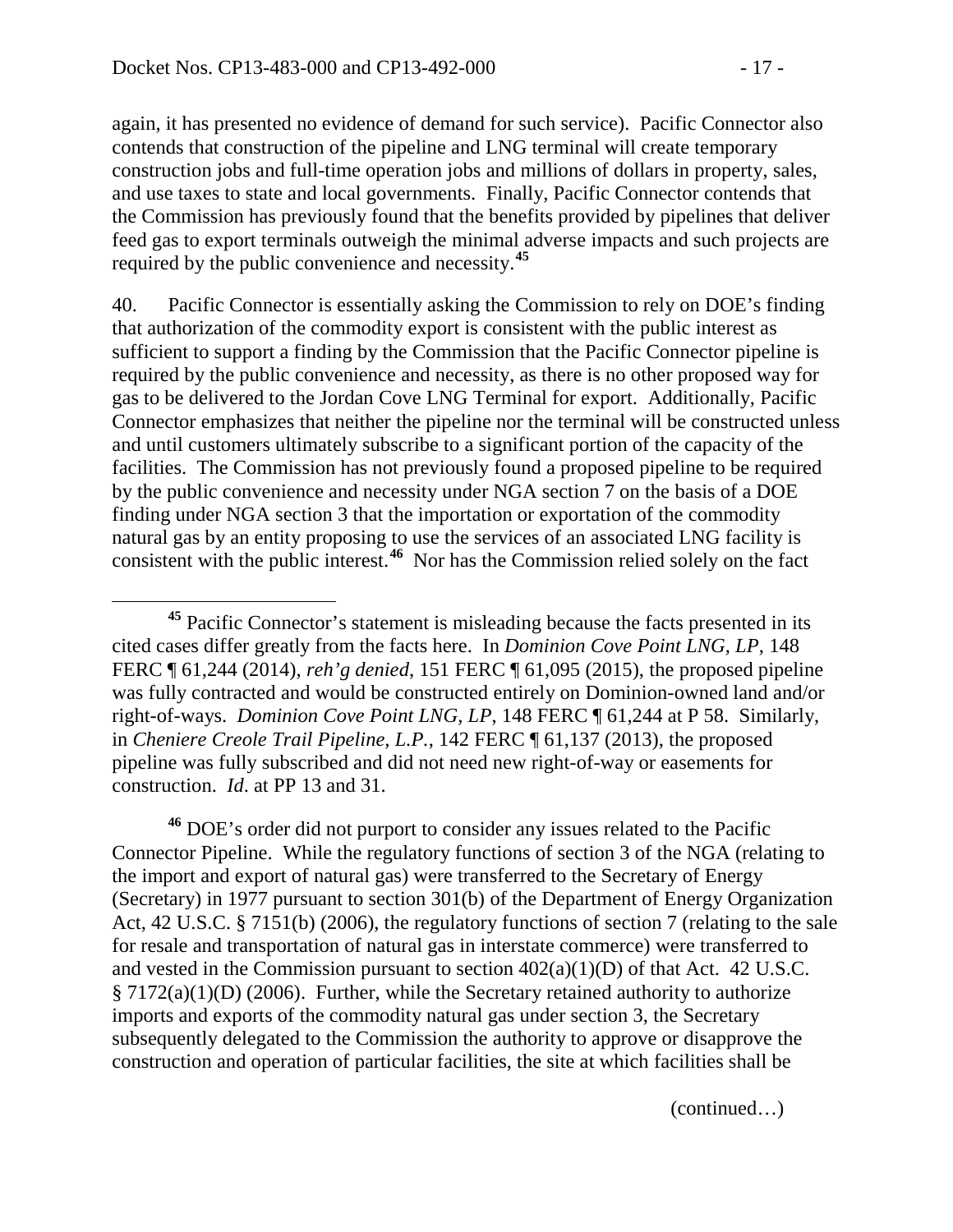that a company is not likely to proceed with construction of facilities in the absence of a market for a project's services – particularly in the face of significant opposition from directly-impacted landowners. Further, while the Commission could ensure avoidance of unnecessary environmental impacts by including a certificate condition providing that authorization for the commencement of construction would not be granted until Pacific Connector has successfully executed contracts for a certain level of service, the right to eminent domain is inherent in a certificate issued under NGA section 7. Thus, the Commission's issuance of a certificate would allow Pacific Connector to proceed with eminent domain proceedings in what we find to be the absence of a demonstrated need for the pipeline.

41. We find the generalized allegations of need proffered by Pacific Connector do not outweigh the potential for adverse impact on landowners and communities.

## **d. Certificate Policy Statement Conclusion**

42. Because the record does not support a finding that the public benefits of the Pacific Connector Pipeline outweigh the adverse effects on landowners, we deny Pacific Connector's request for certificate authority to construct and operate its project, as well as the related blanket construction and transportation certificate applications.

## **B. Jordan Cove's Proposed LNG Terminal**

43. The Jordan Cove LNG Terminal and the Pacific Connector Pipeline, though requiring authorization under different sections of the NGA, have been proposed as two segments of a single, integrated project. As described above, Pacific Connector has stated that although its pipeline will be capable of delivering gas to markets in southern Oregon through an interconnection with Northwest's Grant Pass Lateral, it will not build the project unless the Jordan Cove LNG Terminal Project goes forward.**[47](#page-17-0)** Similarly, without a source of natural gas, proposed here to be delivered by the Pacific Connector Pipeline, it will be impossible for Jordan Cove's liquefaction facility to function.

 $\overline{a}$ located, and with respect to natural gas that involves the construction of new domestic facilities, the place of entry for imports or exit for exports. The Secretary's current delegation of authority to the Commission relating to import and export facilities was renewed by the Secretary's DOE Delegation Order No. 00-044.00A, effective May 16, 2006.

<span id="page-17-0"></span>**<sup>47</sup>** *See* Pacific Connector's Application at 7 and 9, and Pacific Connector's June 1, 2015 Data Response at 2.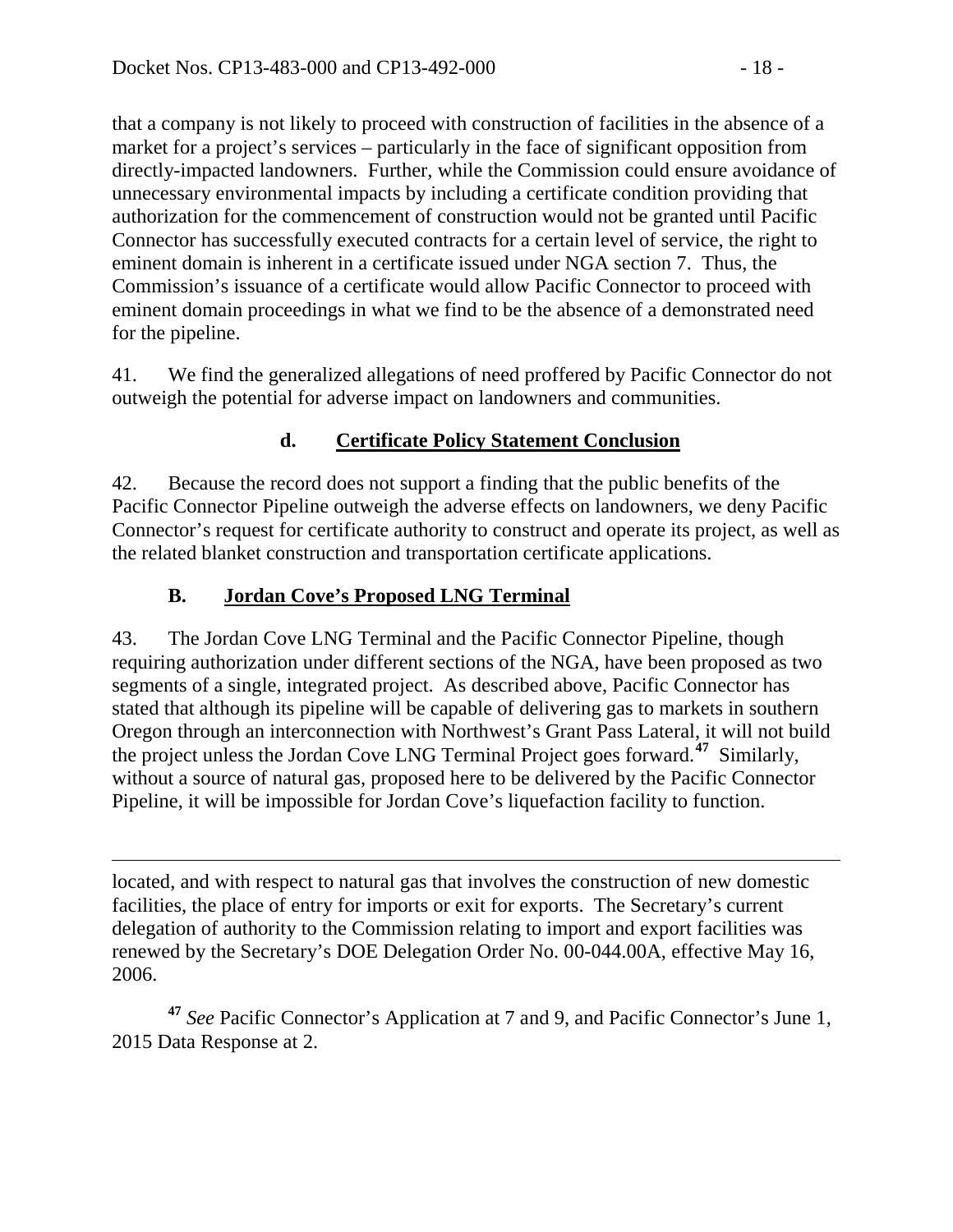44. As discussed above, in determining whether a proposed project will serve the public interest under the Certificate Policy Statement, the Commission balances the public benefits of a proposed project against the potential adverse consequences. While the Certificate Policy Statement does not specifically apply to facilities authorized under NGA section 3, the Commission is still required to conclude that authorization of such facilities will not be inconsistent with the public interest.**[48](#page-18-0)** We find that without a pipeline connecting it to a source of gas to be liquefied and exported, the proposed Jordan Cove LNG Terminal can provide no benefit to the public to counterbalance any of the impacts which would be associated with its construction.

45. The Commission has not previously authorized LNG export terminal facilities without a known transportation source of natural gas.<sup>[49](#page-18-1)</sup> Here, the Pacific Connector

<span id="page-18-1"></span>**<sup>49</sup>** *Corpus Christi Liquefaction, LLC and Cheniere Corpus Christi Pipeline, L.P.*, 149 FERC ¶ 61,283 (2014), *reh'g denied*, 151 FERC ¶ 61,098 (2015) (order granting authorization under NGA section 3 to construct and operate import and export facilities located in San Patricio and Nueces Counties, Texas, and issuing a certificate to construct and operate a 23-mile-long pipeline in San Patricio County, Texas to transport natural gas bi-directionally between the liquefaction project and existing interstate and intrastate natural gas pipeline systems); *Dominion Cove Point LNG, LP*, 148 FERC ¶ 61,244 (2014), *reh'g denied*, 151 FERC ¶ 61,095 (2015) (order granting authorization under NGA section 3 to construct and operate liquefaction facilities at the company's existing LNG terminal in Calvert County, Maryland, to export domestically-produced natural gas supplied by the company's pipeline facilities); *Freeport LNG Development, L.P., FLNG Liquefaction, LLC, FLNG Liquefaction 2, LLC, and FLNG Liquefaction 3, LLC*, 148 FERC ¶ 61,076 (2014), *reh'g and clarification denied*, 149 FERC ¶ 61,119 (2014) (order granting authorization under NGA section 3 to construct and operate natural gas pretreatment facilities and several interconnecting pipelines to support liquefaction and export operations at the company's existing LNG terminal in Freeport, Texas); *Cameron LNG, LLC and Cameron Interstate Pipeline, LLC*, 147 FERC ¶ 61,230 (2014), *reh'g rejected*, 148 FERC ¶ 61,073 (2014), *reh'g denied*, 148 FERC ¶ 61,237 (2014) (order granting authorization under NGA section 3 to construct and operate export facilities at the company's existing LNG import terminal in Cameron, Louisiana, and issuing a certificate to construct and operate a pipeline and compression facilities to transport domestically-produced gas to the LNG terminal for liquefaction and export); *Sabine Pass Liquefaction, LLC and Sabine Pass LNG, L.P.*, 139 FERC ¶ 61,039 (2012) (order granting NGA section 3 authorization to construct and operate liquefaction facilities to

(continued…)

<span id="page-18-0"></span>**<sup>48</sup>** *See AES Sparrows Point LNG, LLC,* 126 FERC ¶ 61,019, at n.21 (2009), where the Commission noted that the rationale of balancing benefits against burdens to determine the public interest is the same in both types of proceedings.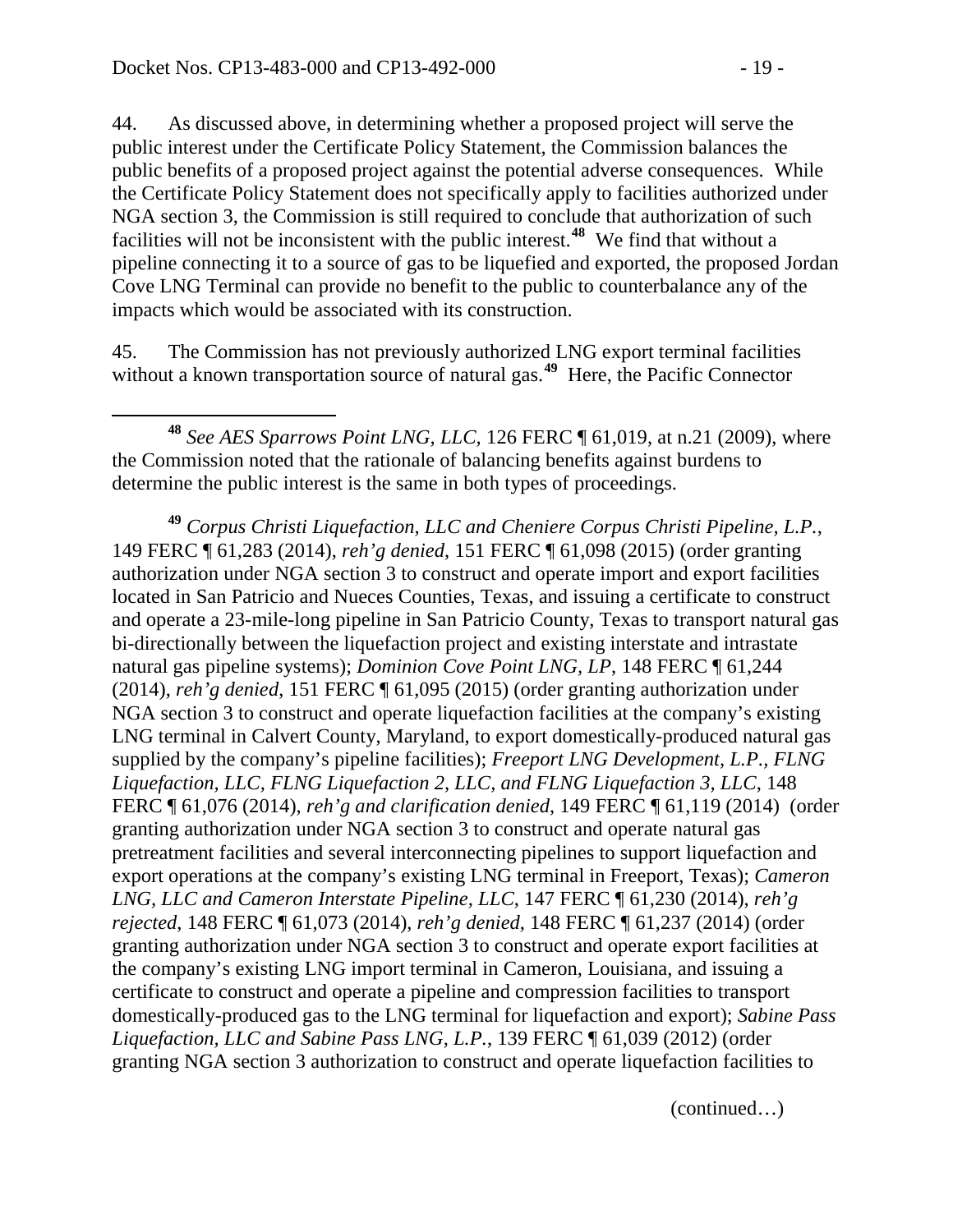Pipeline is the only proposed transportation path for natural gas to reach the Jordan Cove LNG Terminal.

46. Because the record does not support a finding that the Jordan Cove LNG Terminal can operate to liquefy and export LNG absent the Pacific Connector Pipeline, we find that authorizing its construction would be inconsistent with the public interest. Therefore, we also deny Jordan Cove's request for authorization to site, construct and operate the Jordan Cove LNG Terminal.**[50](#page-19-0)**

## **V. Conclusion**

47. Given this action, we dismiss as moot the environmental concerns raised by Sierra Club in its protest.**[51](#page-19-1)** Likewise, Friends of Living Oregon Waters' and Columbia Riverkeeper's requests for a formal hearing on the application are moot.

 $\overline{a}$ export domestically-produced natural gas received from two interstate pipeline interconnected with the company's existing LNG terminal); and *Sabine Pass LNG, L.P.*, 127 FERC ¶ 61,200 (2012), *reh'g denied*, 140 FERC ¶ 61,076 (2012) (order amending authorization under NGA section 3 to allow Sabine Pass LNG, L.P. to export LNG that had been previously imported and stored in its liquid form at its existing Sabine Pass Liquefied Natural Gas Terminal located in Cameron Parish, Louisiana).

<span id="page-19-0"></span>**<sup>50</sup>** We acknowledge that pursuant to its authority under NGA section 3, DOE's Office of Fossil Energy (DOE/FE) issued Jordan Cove authorization to export 15 MPTA, or 2.0 Bcf/d, of domestically produced natural gas by vessel to all free trade agreement (FTA) and non-FTA nations, finding that the potential export of such volumes to not be inconsistent with the public interest. *See* DOE/FE Order No. 3041 (December 7, 2011) (authorizing Jordan Cove to export 9 MMTA or 1.2 Bcf/d of natural gas to FTA nations for a 30-year term) and DOE/FE Order No. 3413 (March 24, 2014) (conditionally authorizing Jordan Cove to export 6 MMTA or 0.8 Bcf/d of natural gas to non-FTA nations for a 20-year term). In granting Jordan Cove long-term authorization to export LNG, DOE/FE found that there was substantial evidence of economic and other public benefits such that the authorization was not inconsistent with the public interest. However, as stated, we view the Jordan Cove Project as an integrated project, comprising both the terminal and the pipeline. Accordingly, since we are denying authorization for the Pacific Connector Pipeline as proposed, we are also denying our authorization for the Jordan Cove LNG Terminal.

<span id="page-19-1"></span>**<sup>51</sup>** Additionally, we dismiss as moot the Confederated Tribes of Coos, Lower Umpqua, and Siuslaw Indians' February 22, 2016 request for an additional 30 days to comment on the Pacific Connector Pipeline Project Cultural Resources Survey.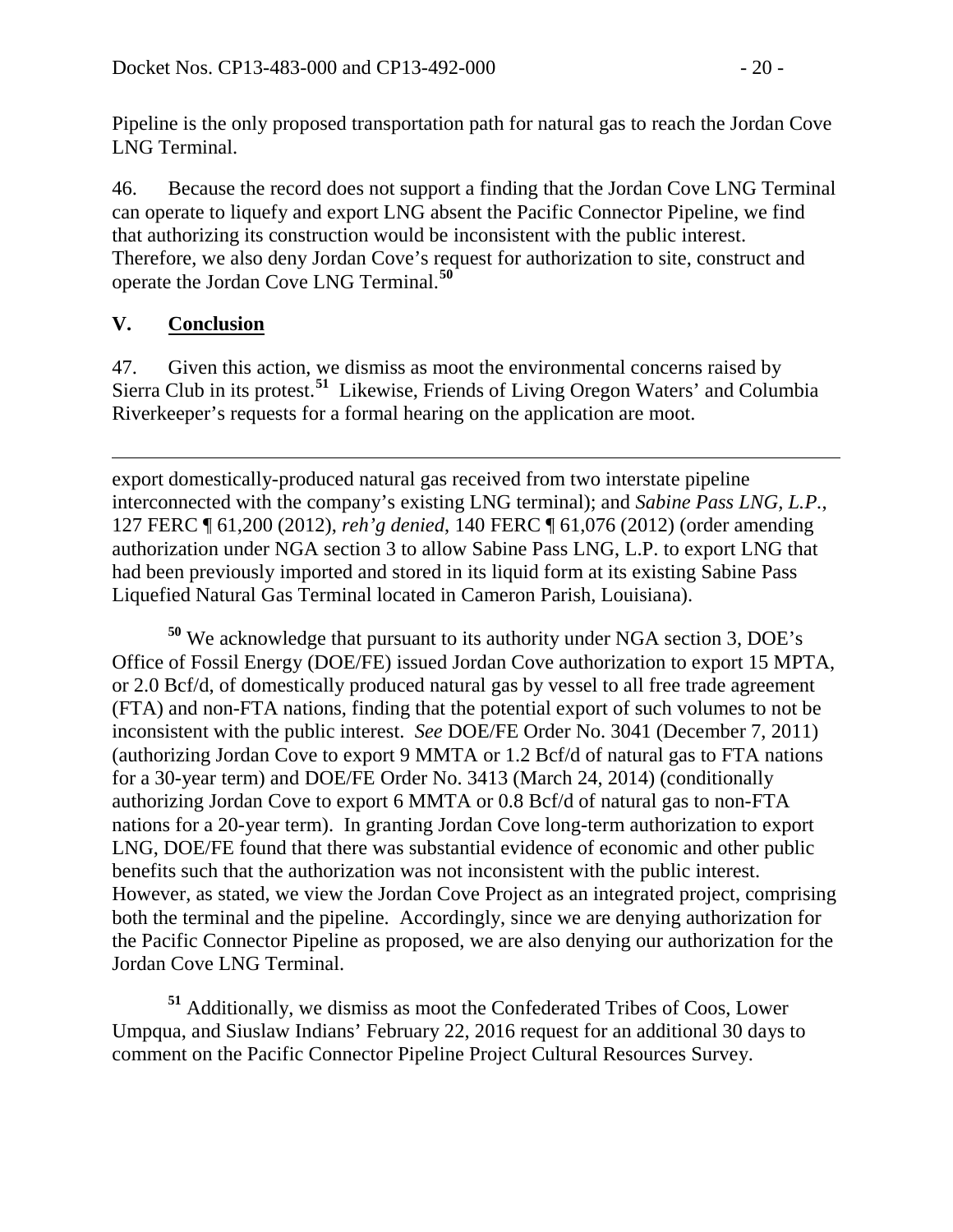48. Our actions here are without prejudice to Jordan Cove and/or Pacific Connector submitting a new application to construct and/or operate LNG export facilities or natural gas transportation facilities should the companies show a market need for these services in the future.

49. The Commission, on its own motion, received and made part of the record in these proceedings all evidence, including the applications and exhibits thereto, submitted in support of the authorizations sought herein, and upon consideration of the record,

### The Commission orders:

(A) In Docket No. CP13-492-000, Pacific Connector's request for a certificate of public convenience and necessity under section 7(c) of the NGA to construct and operate an approximately 232-mile-long, 36-inch-diameter pipeline is denied.

(B) In Docket No. CP13-483-000, Jordan Cove's request for authorization under section 3 of the NGA to site, construct, and operate its LNG terminal in Coos Bay County, Oregon is denied.

(C) The untimely motions to intervene are granted as discussed herein.

(D) Jordan Cove's July 3, 2013 answer is denied.

(E) The Friends of Living Oregon Waters' and Columbia River Clean Energy Coalition's requests for an evidentiary hearing are dismissed as moot.

By the Commission.

 $(S E A L)$ 

Nathaniel J. Davis, Sr., Deputy Secretary.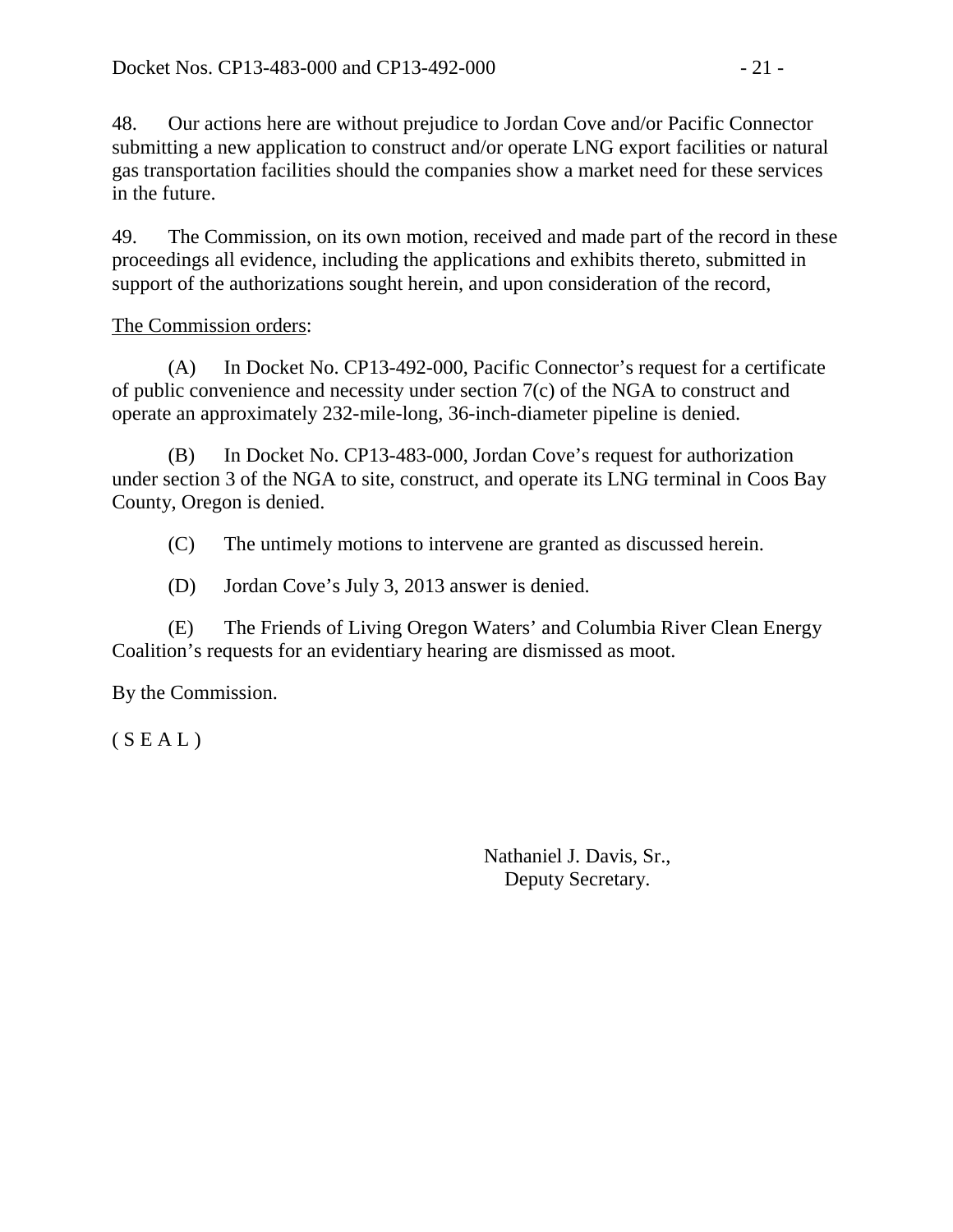### **Appendix A**

#### **Interventions in Docket No. CP13-483-000**  \*out of time

Blue Ridge Alternate Route 2013 Bob Barker C-2 Cattle Company Cascadia Wildlands and Oregon Wild Center for Biological Diversity Citizens Against LNG, Inc; Citizens Against LNG; & Jody McCaffree (as an individual) Clam Diggers Association of Oregon\* Clausen Oysters and Lilli Clausen (as an individual)\* Columbia Riverkeeper Confederated Tribes of the Coos, Lower Umpqua, and Siuslaw Indians Coos Bay Oyster Company and Jack Hempell (as an individual)\* Coos County Sheep Company and Dustin A Clarke (as an individual) David McGriff Dennis and Karen Henderson (as individuals and as trustees of the Henderson Revocable Intervivos Trust)\* Evans Schaaf Family LLC and Deborah Evans and Ronald Schaaf (as individuals)\* Food & Water Watch Fred Messerle & Sons, Inc. Friends of Living Oregon Waters Holly Hall Stamper James R. Davenport Jean Stalcup Jerry S. Palmer\* Jonathan M. Hanson John M. Roberts, Jr.\* Klamath-Siskiyou Wildlands Center Landowners United and Clarence Adams (as an individual) LNG Development Company, LLC (d/b/a/ Oregon LNG) and Oregon Pipeline Company, LLC. Marcella and Alan Laudani Mark Sheldon National Marine Fisheries Service Northwest Industrial Gas Users Nova Lovell Oregon Coast Alliance Oregon Department of Energy Oregon Department of Environmental Quality and the Oregon Department of Fish and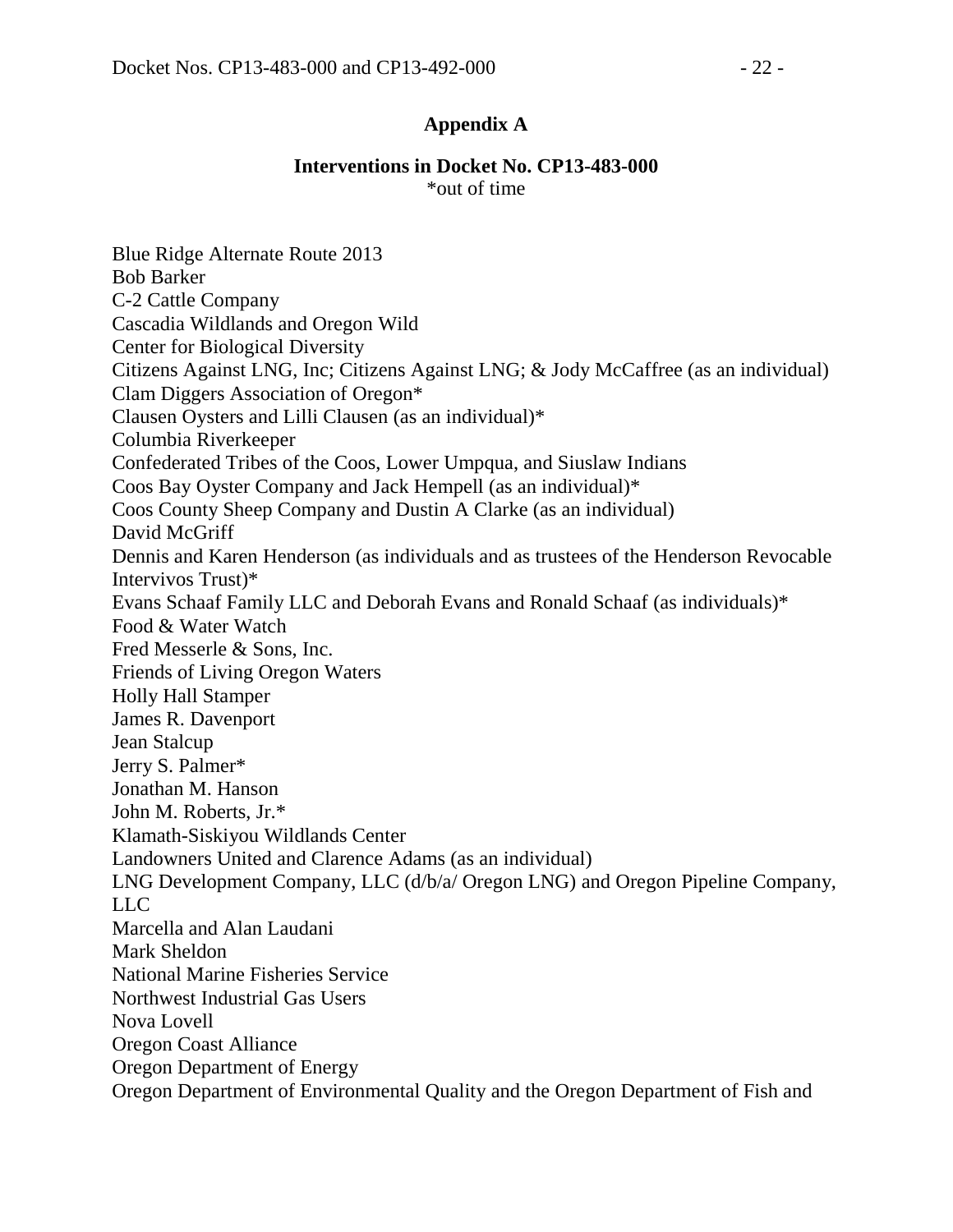Wildlife (jointly) Oregon Department of Land Conservation and Development Oregon Shores Conservation Coalition Oregon Women's Land Trust Pacific Coast Federation of Fisherman's Associations and the Institute for Fisheries Resources (jointly) Richard F. Knablin Rogue Riverkeeper Sherry M Church Sierra Club\* State of Wyoming Waterkeeper Alliance\* Western Environmental Law Center Wyoming Pipeline Authority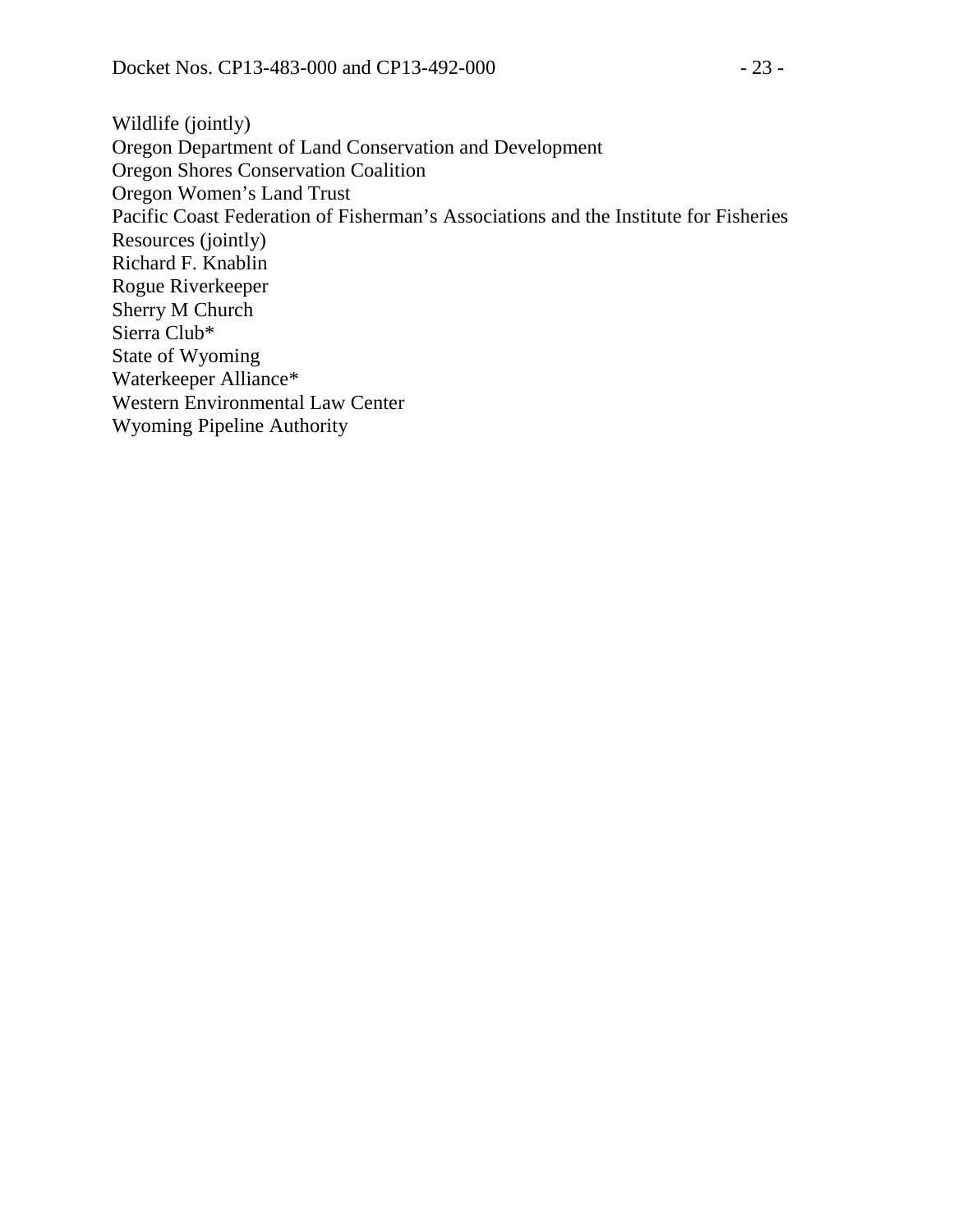### **Appendix B**

#### **Interventions in Docket No. CP13-492-000**  \*out of time

Bill Gow Blue Ridge Alternate Route 2013 Bob Barker C-2 Cattle Company Cascadia Wildlands and Oregon Wild Center for Biological Diversity Citizens Against LNG, Inc.; Citizens Against LNG; and Jody McCaffree (as an individual) Clam Diggers Association of Oregon\* Clausen Oysters and Lilli Clausen (as an individual)\* Columbia Riverkeeper Confederated Tribes of the Coos, Lower Umpqua, and Siuslaw Indians Coos Bay Oyster Company and Jack Hempell (as an individual)\* Coos County Sheep Company and Dustin A Clarke (as an individual) Curtis Pallin Daniel Fox David McGriff David Messerle Dee Willis Dennis and Karen Henderson (as individuals and as trustees of the Henderson Revocable Intervivos Trust)\* Evans Schaaf Family LLC and Deborah Evans and Ronald Schaaf (as individuals)\* Food & Water Watch Fred Messerle & Sons, Inc. Friends of Living Oregon Waters Gary Gunnell Gas Transmission Northwest LLC Jake Robinson James R. Davenport Jason Messerle Jean Stalcup Jeff Messerle Jennifer LM Barrows and Richard A Barrows John Caughell John Clarke John F. Caughell and Tammy S Bray\* John M. Roberts, Jr.